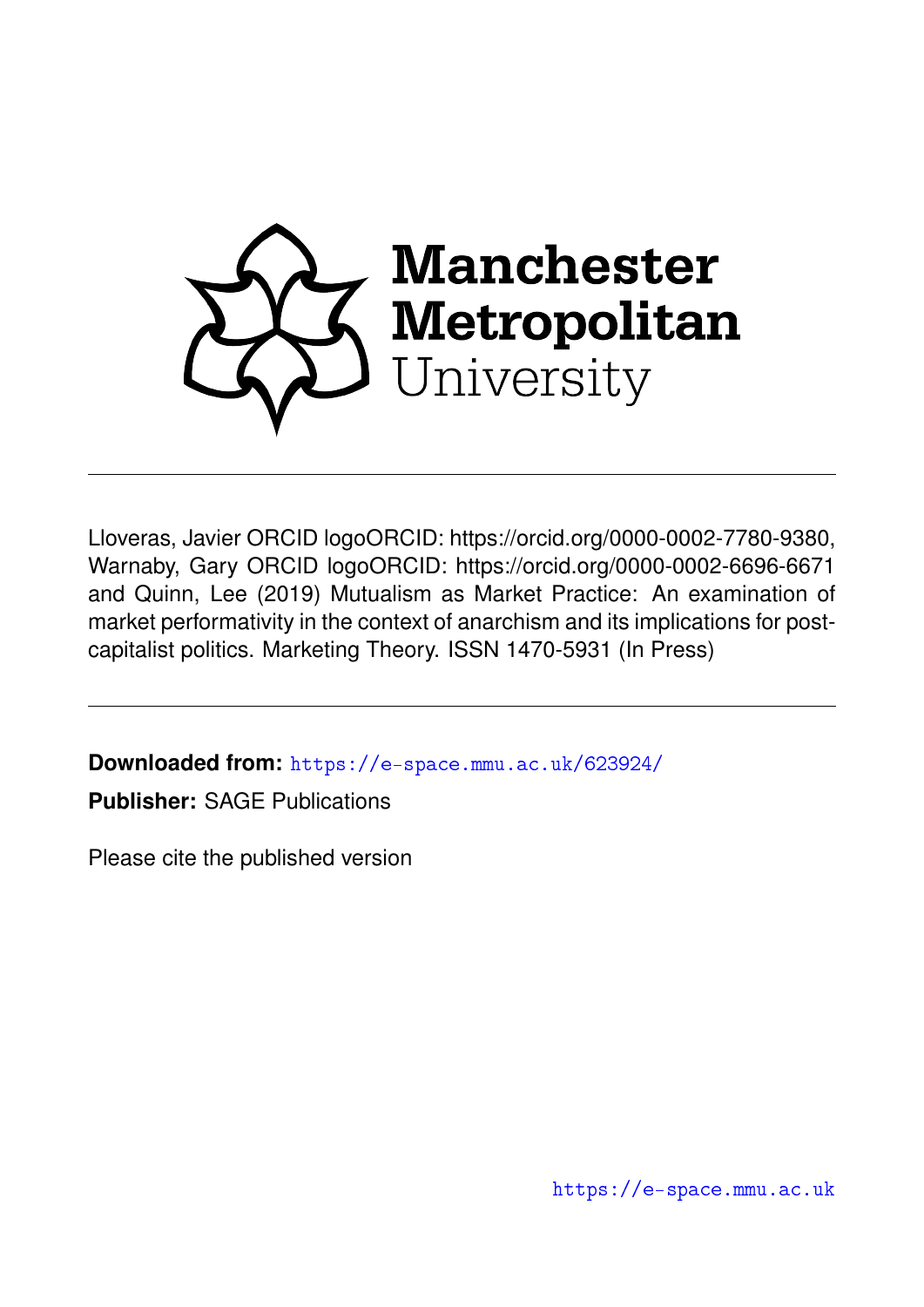# **Mutualism as market practice: An examination of market performativity in the context of anarchism and its implications for post-capitalist politics**

Javier Lloveras (Faculty of Business and Law, Manchester Metropolitan University, UK) Gary Warnaby (Faculty of Business and Law, Manchester Metropolitan University, UK) Lee Quinn (Faculty Research Centre for Business in Society, Coventry University, UK)

**Javier Lloveras** is a Senior Lecturer in Marketing and Consumer Behaviour based at the Manchester Metropolitan University Business School, where he is affiliated to the Business Transformations Research Center and the Institute of Place Management. His research interests are wide-ranging and lie primarily at the intersection of marketing, critical perspectives, and transformative approaches to consumer culture. Javier's work has been published in *Marketing Theory* and the *Journal of Macromarketing*.

**Gary Warnaby** is Professor of Retailing and Marketing, based in the Institute of Place Management at Manchester Metropolitan University. His research interests focus on the marketing of places (particularly in an urban context), and retailing. Results of this research have been published in various academic journals in both the management and geography disciplines.

**Lee Quinn** is Professor of Consumer Insight and Behaviour Change at the Centre for Business in Society, Coventry University, UK. His research is usually qualitative, spanning a broad range of empirical contexts, and he has a theoretical interest in discursive and narrative methodological inquiry. His work is published in academic journals such as the *European Journal of Marketing*, *Marketing Theory*, *Journal of Consumer Culture*, *Journal of Business Research*, *Journal of Marketing Management*, *Journal of Macromarketing*, and the *Journal of Strategic Marketing*, among others.

### **Acknowledgments:**

We would like to thank the Editor, Prof. Luis Araujo, for his support throughout the process, as well as the three anonymous reviewers for their constructive comments and expert suggestions.

### **Abstract:**

This article interrogates the performative effects of mutualist ideas in the context of marketmaking. Mutualism is a variety of anarchism associated with the work of Pierre-Joseph Proudhon, who argued for the centrality of market exchanges and mutual credit as a means for emancipating workers from capitalist exploitation. The discussion is informed by an ethnographic inquiry within a Local Exchange Trading System in Spain - the Moneda Social Puma - which illustrates how actors put mutualist ideas to work. This research makes three contributions: first, it frames a view of market multiplicity and plasticity that broadens the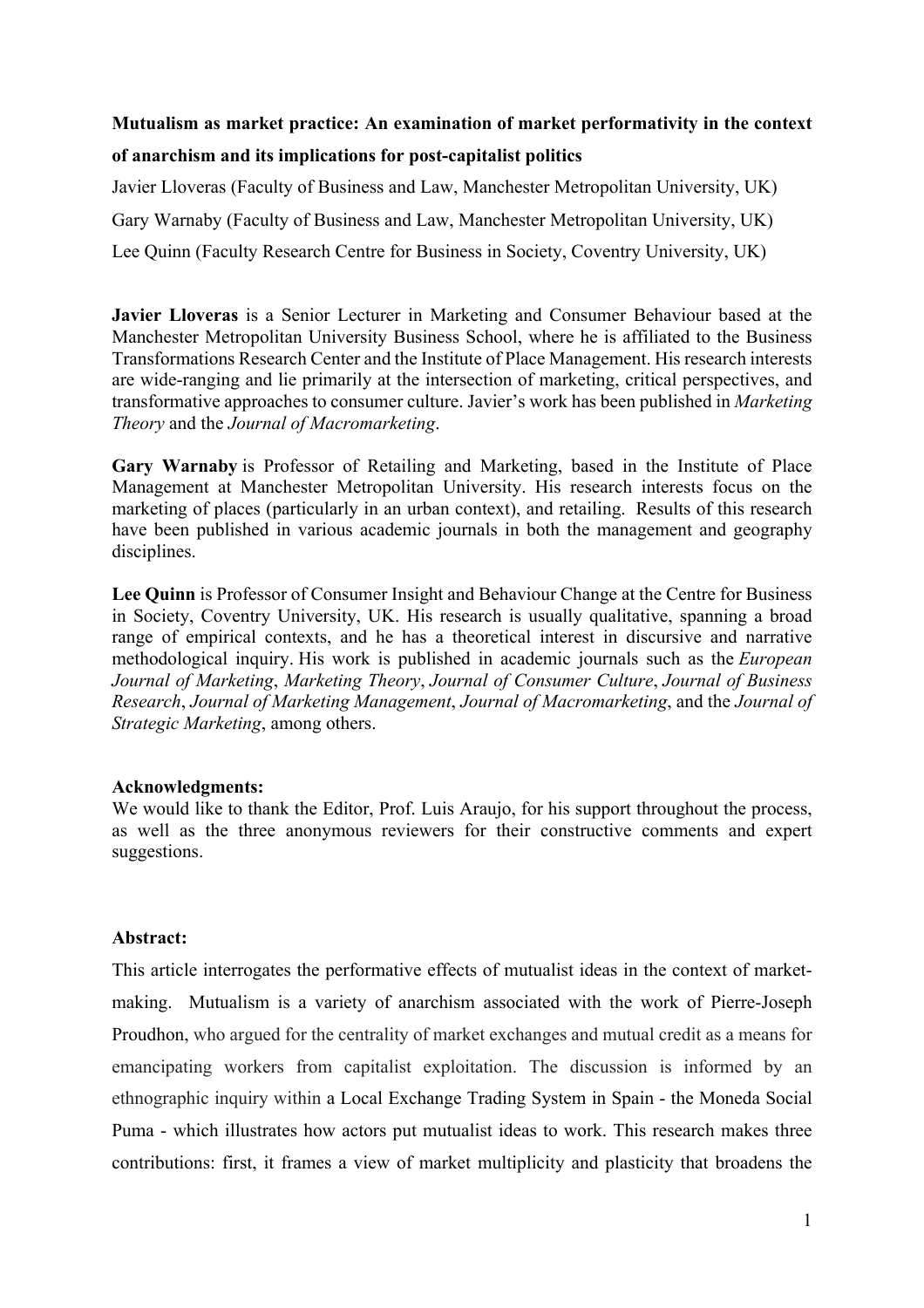current scope of market studies beyond a managerialist focus. Second, it reveals how actors mobilise anarchist theories to shape – rather than escape – markets. Third, this work elucidates how actors negotiate and stabilise conflicting forms of valuation as mutualist ideas are implemented. In particular, we draw attention to a set of infrastructural practices and mutual credit arrangements whereby the market is cooperatively managed as a common. We conclude by reflecting on the implications of our work for extant debates concerning post-capitalist politics, markets and anarchism.

**Keywords:** Anarchism; Activism; Alternative Markets; Commons; LETS; Market Practices; Mutualism; Performativity; Post-capitalism.

### **Introduction**

The study of marketing performativity is broadly concerned with the ways in which market theories potentially inform the practices that bring markets into being (Callon, 2016; Çalışkan and Callon, 2010). Here, markets are viewed not in terms of homogeneous entities that possess some essential properties, but as 'malleable, always in the making, subject to multiple change efforts, and thus take on multiple forms' (Nenonen et al. 2014: 271). Indeed, markets are ridden with conflicts over the different values that actors seek to incorporate, reform, or visualise (Kjellberg and Helgesson, 2010). Although the specific means whereby actors link their values to market practices can vary, these efforts tend to rely on the production or mobilisation of some theory of the market, which can be more or less formal (Nilsson and Helgesson, 2015). In this paper, we interrogate how actors mobilise anarchist theories – which, according to Marshall (2008), espouse a radical critique of forms of social organisation based on coercive authority, hierarchy and domination - to shape market exchanges, as well as the outcomes of such efforts.

Our interest in anarchism is motivated by the following concerns. First, although extant performativity literature has illuminated the intricate ways whereby marketing theories inform market-making processes (e.g. Mason et al., 2015, Araujo, 2007), these efforts have primarily focused on managerial contexts and more formal market settings. By contrast, with few exceptions (e.g. Lindeman, 2012; 2014), less attention has been paid to the performative effects of non-managerial market theories, particularly those that 'help us to glimpse possibilities and hopeful strategies for reshaping economies in revolutionary ways' (Gibson-Graham, 2014: 152). Moving beyond the current managerialist focus is important to demonstrate that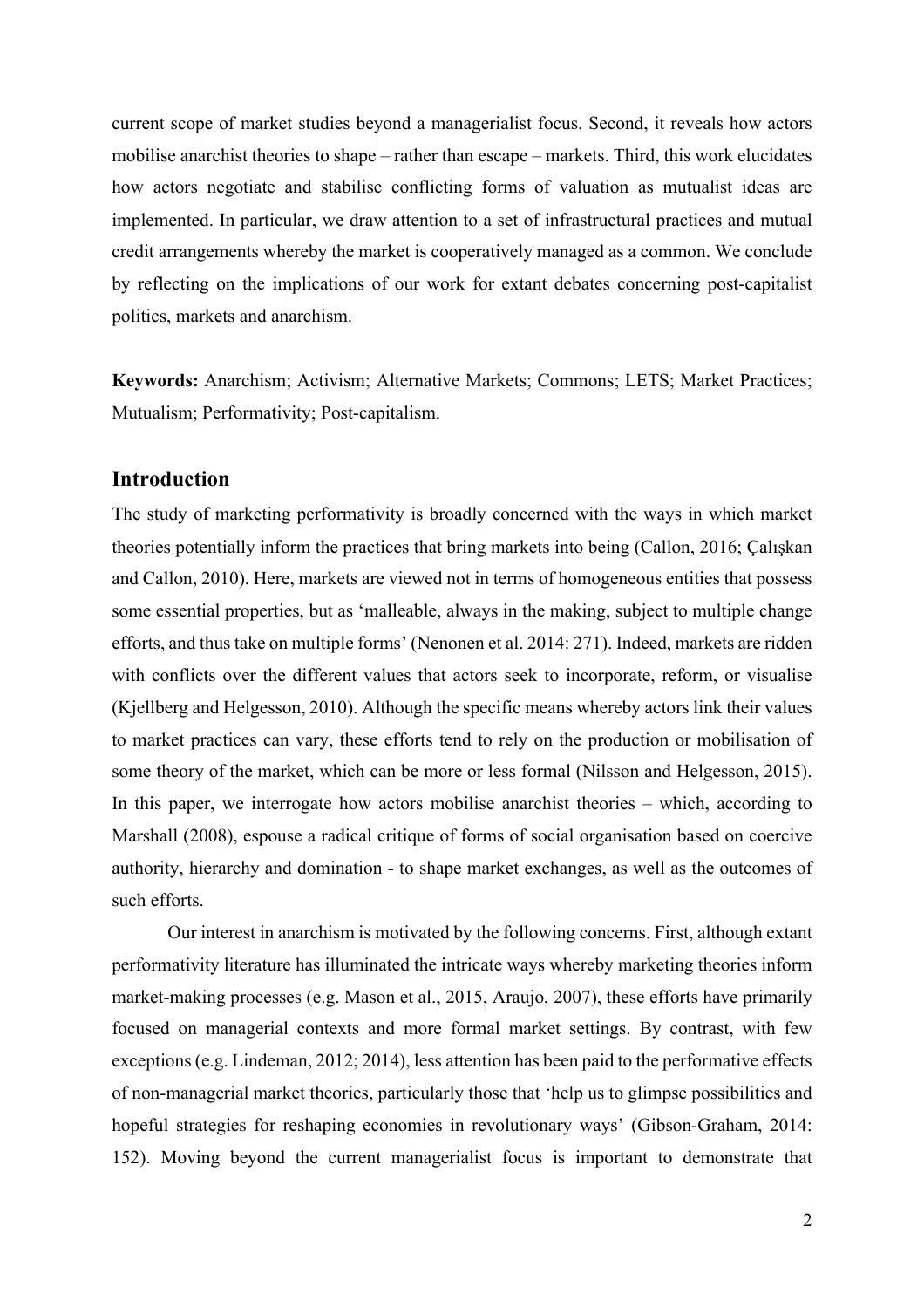marketing performativity scholars are serious about 'showing that other worlds are possible and that humans in society (in markets) have multiple and uncertain forms that emerge through trials' (Callon, 2005: 18-19).

Moreover, whilst the transformative value of anarchist ideas is recognised in various contexts - e.g. workplaces (e.g. Vieta, 2014), housing (e.g. White, 2007), education (e.g. Thomas, 2004), or protest movements (e.g. Gibson, 2013) - markets constitute a neglected domain. Indeed, the tendency to treat 'the market' as a vast homogenous structure beholden of capitalist processes and values (e.g. Shannon, 2012) hinders any critical consideration of the role of markets as potentially legitimate forms of anarchist organisation.

Linked to this, another issue arises from the strong influence that Mauss and other antiutilitarianist anthropologists have had in the development of contemporary anarchism (see Graeber, 2004). They contrapose the gift economy and markets (Çalışkan and Callon, 2009), assuming that the latter requires calculative agencies which tend to dissolve existing bonds of solidarity and communal networks deemed crucial for anarchism to succeed as a mode of organisation (Graeber, 2004). However, the traditional contraposition of gift/market becomes problematic in light of more recent developments in market studies which have repeatedly shown that market logics are not monolithically utilitarian (Lainer Vos, 2013), nor inevitably capitalist (Gibson-Graham, 2008). In fact, markets are rather pliable outcomes wherein actors can realise multiple values besides the performance of economic calculations (Kjellberg and Helgesson, 2010).

The latter criticism leads to our final motivation to engage with the subject of anarchism. A performative orientation to markets highlights that 'politics plays out within markets and not outside of them, because markets produce the social rather than undoing it' (Callon, 2016: 233). Market engagements become political when they do not 'honour established boundaries between economic exchange, techno-scientific work and market politics' (Kjellberg and Helgesson, 2010: 293). Thus, we posit that the potential of anarchist theories to politicise markets depends on the extent to which their use produces new associations and modes of engagements that traverse deeply entrenched demarcations between the political and the economic (Callon, 2009). Instead of assuming a sharp divide between anarchist and economic values, a performative approach draws attention to multiple practices of valuation and their outcomes. By implication, the study of anarchist market performativity helps us understand how actors negotiate and stabilise conflicting forms of valuation pertaining to the realisation of anarchist values through markets. Consequently, our research seeks to address the following objectives: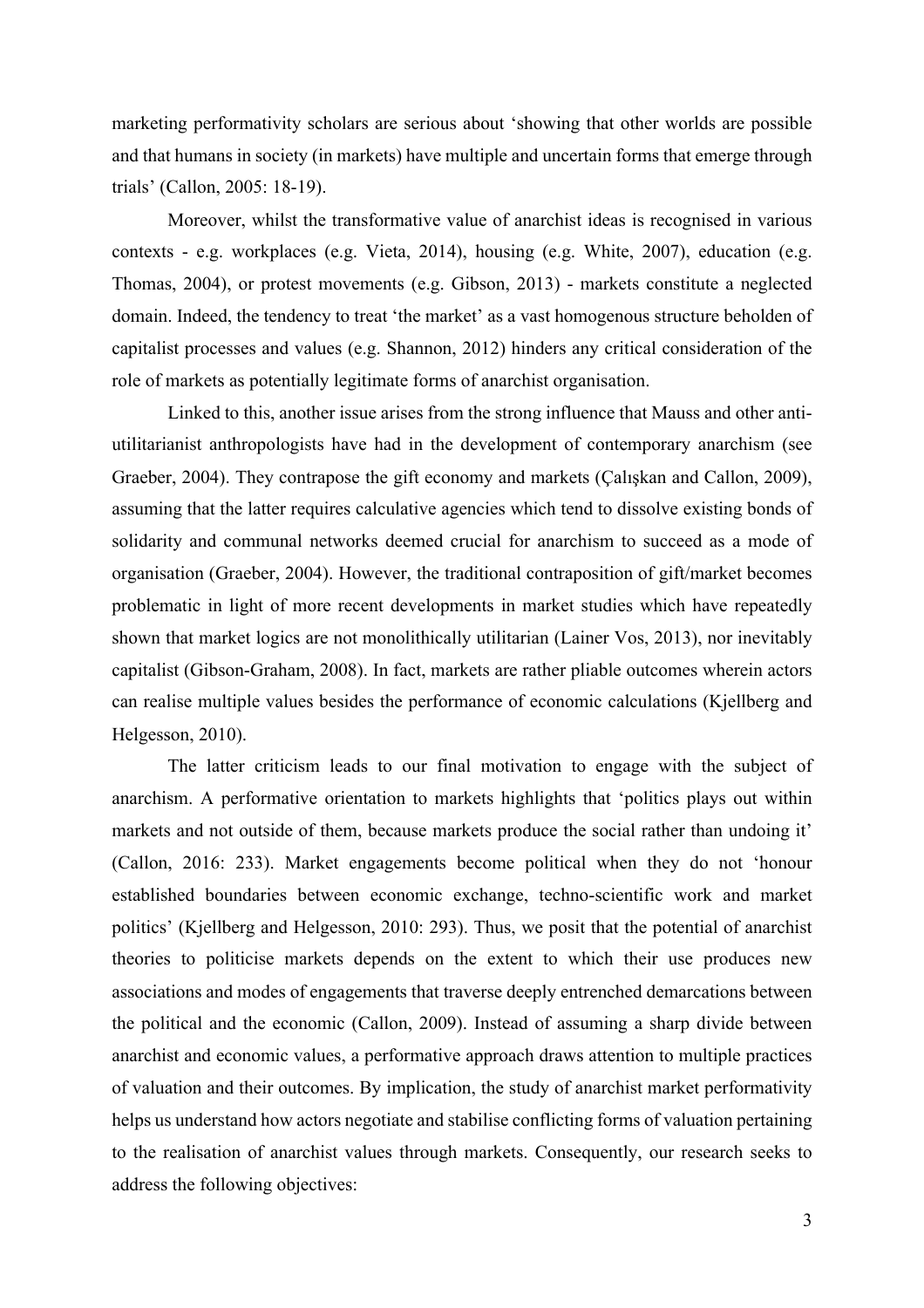- 1. To identify and evaluate the role of anarchist ideas in the realisation of alternative market making practices.
- 2. To establish the ways in which market actors negotiate and stabilise conflicting forms of valuation as part of a market-making process whereby anarchist ideas are brought to bear.

In addressing these concerns, we focus on a variety of anarchism known as *mutualism*. Mutualism proposes a co-operative society built on principles of free association and mutual credit, where equal and autonomous workers directly control the means of production and exchange without having to relinquish their freedom to a centralised authority - a view most closely associated with Pierre-Joseph Proudhon (1840/1994; 1847/2013; 1851/2003). We use the example of a Local Exchange Trading System (LETS) to illustrate how market ideas emanating from Proudhon's theory of mutualism can be found in action today.

Our article is structured as follows: first, we outline the research context by evaluating two literature streams: marketing performativity and anarchism, specifically engaging with Proudhon's work to foreground mutualism as an anarchist theory of the market. We then examine the performance of mutualist ideas by drawing insights from the illustrative exemplar of a Spanish LETS. In concluding, we reflect upon the consequences of embracing the anarchist market imaginary as a means of disassociating notions of the market from the capitalist project.

Our research makes three key contributions: First, it reveals how actors mobilise anarchist theories to shape - rather than escape - markets within micro-emancipatory projects. Second, it adds to existing marketing performativity research by showing how actors engaged in alternative market-making negotiate stable frames to reformulate existing boundaries between mutualist values and markets. Finally, we contribute to marketing theory by critically foregrounding the untapped potential of anarchism for reconciling an affirmative stance towards markets through the performativity of an anti-capitalist orientation.

## **Research context: Engaging with anarchism from the perspective of marketing performativity**

Marketing performativity concerns the complex ways in which marketing theories and models partake in *shaping*, rather than merely describing, markets, drawing upon theoretical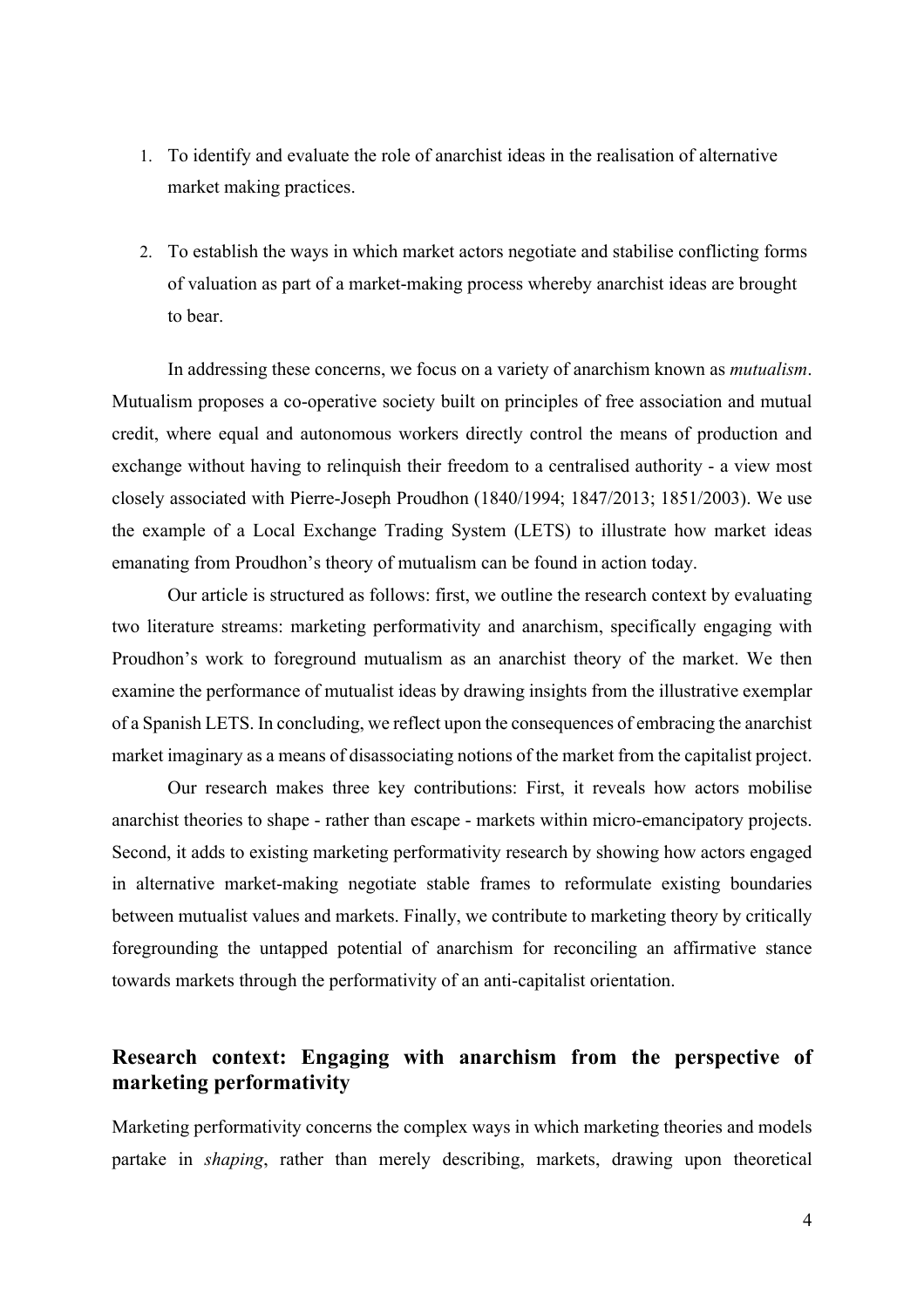developments in economic sociology, particularly those inspired by the extension of Actor-Network Theory to the study of economics (e.g. Callon, 1998). Yet despite marketing's historical role as a key source of performative market knowledge (Cochoy, 1998), it was only in the mid-2000s that a performativity-oriented research agenda was promulgated (e.g. Kjellberg and Helgesson, 2006; 2007; Araujo, 2007). Subsequently, a significant body of research (see: Araujo et al., 2010; Geiger et al., 2012; Mason et al., 2015) has emerged.

A performative orientation rejects the assumption that markets are ready-made entities, shifting focus away from questions about 'what markets are' towards questions about 'how markets become' (Çalışkan and Callon, 2010). Thus, markets are defined as practical outcomes, always in the making, and subject to the competing efforts geared towards shaping them (Araujo et al., 2008). It is important to note that market theories do not shape/perform markets directly. This capacity depends on how successfully these theories can be inscribed into market practices (e.g. Kjellberg and Helgesson, 2006; 2007), and material devices (e.g. Cochoy, 2008) - a process termed 'translation' (Callon, 1986). Thus, as market ideas spread, they undergo translations, which may involve discursive changes in their original formulation, as well as other transformations concerning their materialisation – e.g. when they are inscribed in devices, infrastructures, etc. (Kjellberg and Helgesson, 2006). Hence, performative outcomes will depend on external conditions, including networks of social relations, institutionalised practices, and technological instruments (Mason et al., 2015), which can lead to different, often unintended, outcomes depending on context(s). Rendering visible the means by which such translations occur, and tracing their links to specific material outcomes, emerges as a fundamental contribution of marketing performativity studies.

The marketing performativity debate, however, raises questions about what constitutes a legitimate market theory. Drawing on notions of 'indigenous epistemologies', Nilsson and Helgesson (2015: 17) stress the importance of paying closer attention to the performative effects of local, non-academic sources of market knowledge. Whilst this is important in countering the tendency to reduce marketing performativity to the study of 'long-range' marketing theories (ibid.) in academic contexts, it arguably does not go far enough to broaden our understanding of markets. Indeed, participation in formal market economies poses institutional constraints on actors, forcing them to conform to and mobilise a range of market ideas, which, despite their differences, do not question the basic tenets of capitalist markets. Such managerialist bias, however, poses important challenges when studying market performativity in what Araujo (2013: 387) describes as the 'borderlands between formal and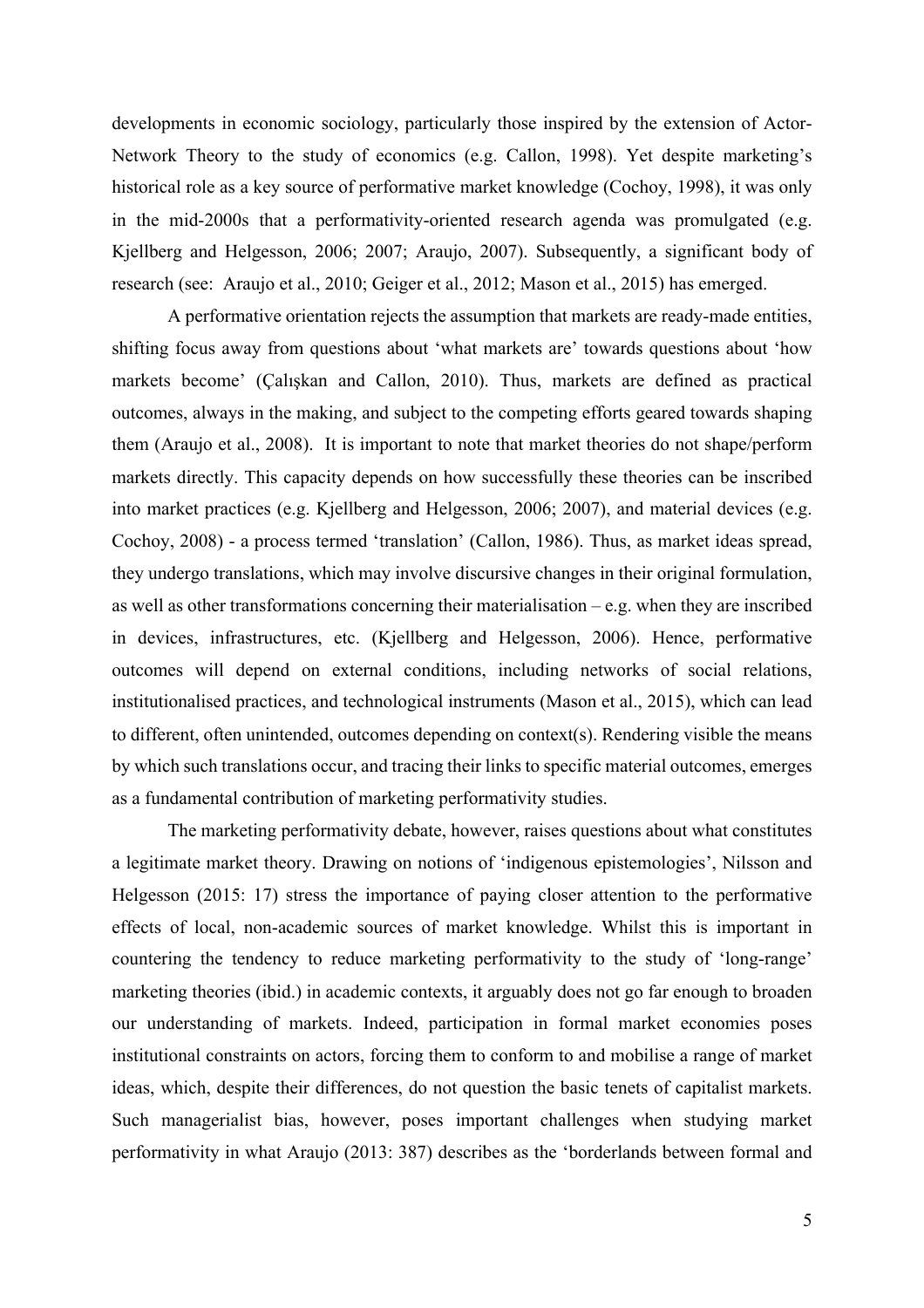informal economies' where, we suggest, non-capitalist relations inspired by anarchist principles can prevail:

(…) many non-commodified economic practices that occupy pervasive roles in production, exchange, and consumption are the very types of non-capitalist economic relations that have long been proposed by classical anarchistic visions of work and organisation" (White and Williams, 2013: 1627).

Moreover, Çalışkan and Callon (2010) observe that a central feature of market arrangements is that they enable the calculation of the relative values of the commodities intended for exchange, and their consequent prices. That said, the performative tradition broadens our understanding of the type of valuations that can occur, moving beyond narrowly defined arithmetic calculations (Cochoy, 2008), and drawing our attention to the multiple - and competing - values that actors seek to incorporate in markets. Given that 'market performativity involves much more than economic theory' (Kjellberg and Helgesson 2010: 280), this approach encourages the study of the different valuation practices whereby values are produced and attached to specific services, products, consumer practices etc.

According to Kjellberg and Helgesson (2010), actors can link values to markets through three main modes of engagement, namely *incorporation*, *reform*, and *representation*. Nevertheless, Kjellberg and Helgesson's discussion centred primarily on engagements with already existing markets. In contrast, realising anarchist values emerges as a practical endeavour that requires the 'creation *ex nihilo* of new markets, in which everything needs to be invented – from the characteristics of the goods to the algorithms of pricing or the delimitation of the agents concerned, etc.' (Callon, 2009: 537). Therefore, to an extent, anarchist market performances are akin to what Callon (2009) describes as *in vivo* experiments. In both cases, 'what is designed, tested and evaluated is a socio-technical agencement that combines material, textual and procedural elements' (Ibid: 537).

That said, however, there are also significant differences between setting up a carbon market - as analysed by Callon - and establishing an anarchist market. Despite both projects drawing together a hybrid research collective working towards the conception of a new market, carbon markets were established by a coalition of relatively powerful and well-equipped actors (Callon, 2009), whereas those partaking in the performance of anarchist markets are unlikely to mobilise comparable discursive and material resources.

In contrast to other forms of market experimentation, we posit that anarchist marketmaking would inevitably rely on more precarious means, unconventional equipment and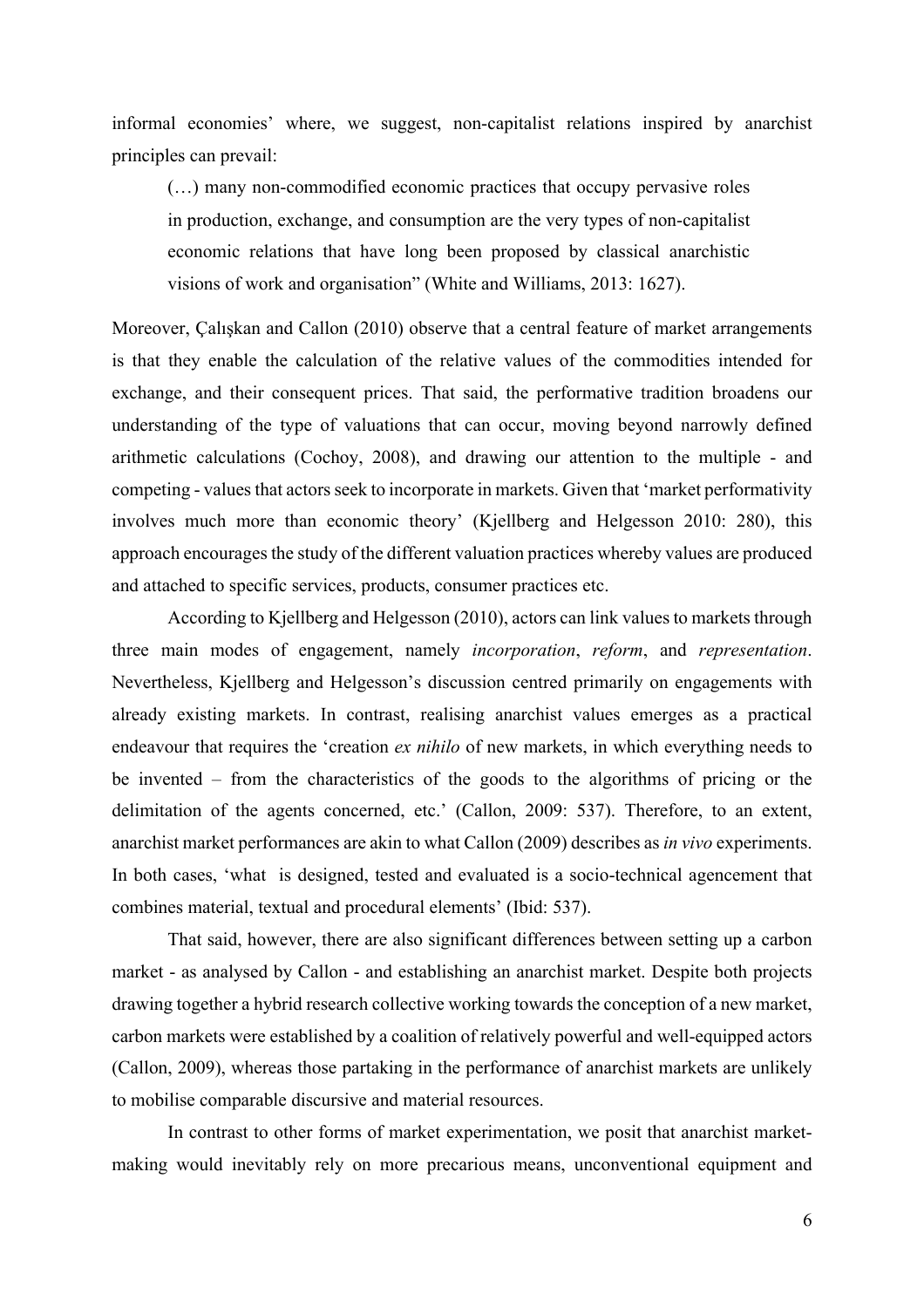alternative practices of valuation. Thus, our work seeks to integrate and further explore these theoretical insights concerning how coalitions of grassroots actors (Jerne, 2016) design and carry out *in vivo* market experiments (Callon, 2009), as they attempt to realise their values through markets (Kjellberg and Helgesson, 2010). We also argue the need to overcome existing demarcations between the economic and the political to examine markets as potentially legitimate forms of anarchist organisation.

### **Anarchism and markets: The case of mutualism**

Whilst etymologically, the word 'anarchy' comes from the Greek *anarkhos*, meaning without ruler, there is consensus that anarchism emerged as a modern political philosophy in Europe during the Enlightenment (Springer, 2013). However, one must be wary of neat definitions, because anarchist ideas do not constitute a monolithic or cohesive doctrine. Notwithstanding this, Springer argues that the different strands of anarchism tend to share a fundamental scepticism towards the legitimacy of the state, and any other form of imposed authority, hierarchy, and ultimately domination.

Most anarchists tend to support the emergence of a decentralised, self-regulating society based on federative principles and voluntary associations between free and equal individuals. However, different views coexist in relation to individual rights and obligations in such a society, with authors differentiating between individualistic and communitarian approaches to anarchism. Indeed, as Marshall (2008: 6) states, individualistic anarchists tend to be wary of collectivist ideas, highlighting 'the danger of obligatory cooperation', or warning against the 'tyranny of the group'. In contrast, communitarian anarchists foreground the importance of *mutual aid* and *solidarity* to prevent social atomisation and unfettered competition destroying the fabric of society. However, 'such differences do not prevent both wings coming together in the notion of communal individuality, which attempts to achieve a maximum degree of personal freedom without destroying the community', as Marshall (2008: 6) reminds us.

Communitarian anarchists share much of the radical critique of capitalism articulated within the emergent socialist movement of the nineteenth century (Springer, 2013). Anarchist ideas were central to the emergence of anarcho-syndicalist movements in Spain, Italy and France in the twentieth century, and more recently are evident within the so-called antiglobalisation movement (Marshall, 2008). During the twenty-first century, anarchism's resurgence has been associated with the wave of protest movements following the 2007-8 global economic crisis, including Occupy and the Indignados (Gibson, 2013). Despite its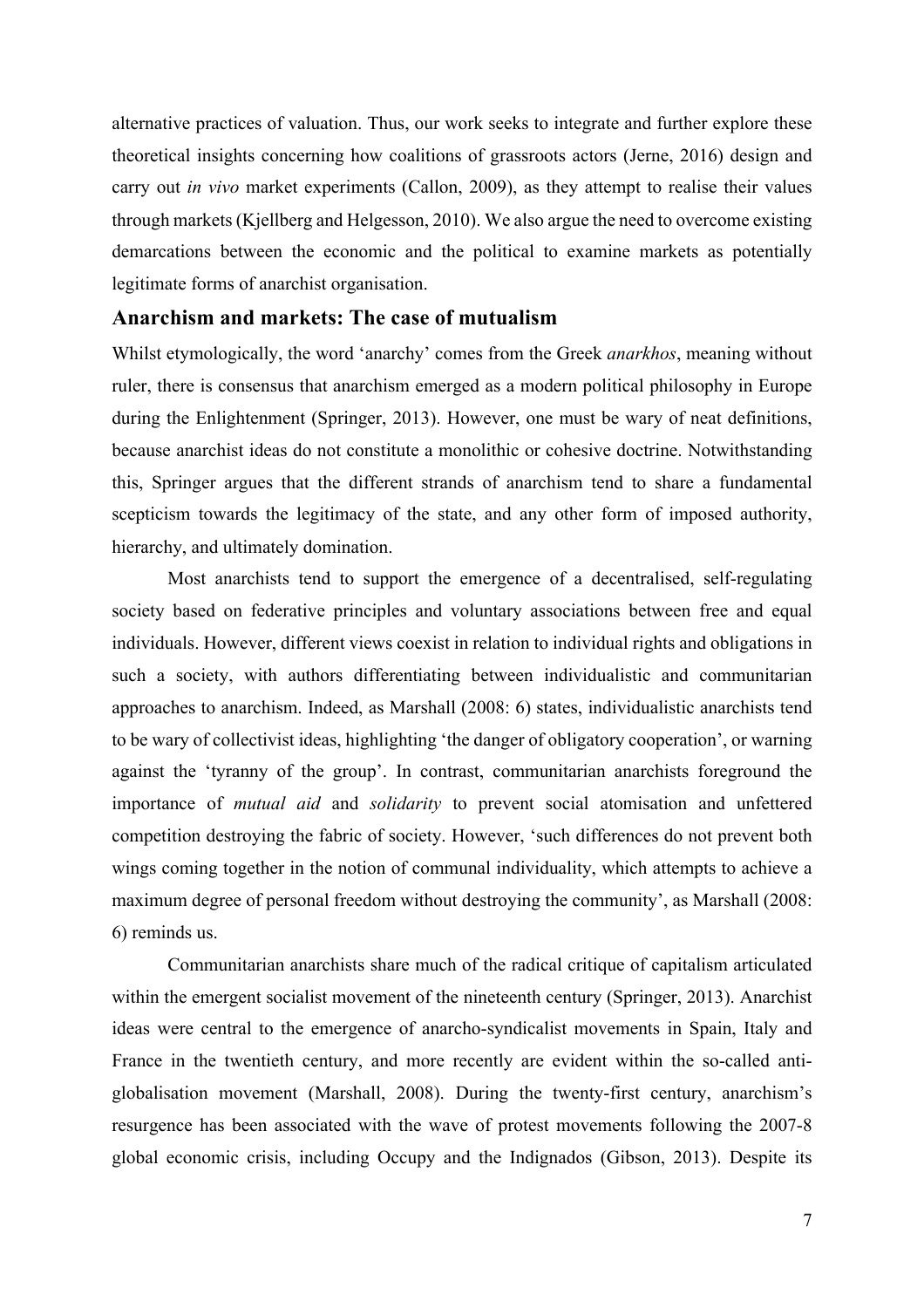undeniable capacity to inspire social activism, there has been a tendency to dismiss anarchism's capacity to provide theoretical insights into social phenomena. Graeber (2004: 4) suggests academics often misrepresent the anarchist tradition as being 'theoretically a bit flat-footed but making up for brains, perhaps, with passion and sincerity'. This dismissive view is particularly apparent within economic disciplines where, in contrast to Marxism, anarchism is often assumed to contribute little to associated debates (Knowles, 2000), despite the rich economic discourse emanating from anarchist thinkers such as Mikhail Bakunin, Peter Kropotkin and Pierre-Joseph Proudhon (see North, 2007; and also Marshall, 2008, for an extensive discussion of the different strands of anarchist thought).

Perhaps the most prominent intellectual figure of classical anarchism, Proudhon was the first author to refer to himself as an *anarchist*. A contemporary of Marx, in the early days of socialism their mutual admiration and initial collaboration during the First International1 (1864-1872) gradually turned into a bitter feud, signalling the subsequent schism between Marxists and Anarchists (Marshall, 2008). However, Proudhon's critical analysis of property (leading to the widely cited epithet 'property is theft'), his attacks on the State and the Church as instruments of class domination, and his elaboration of the principles of free association, federalism, and mutualism, left a significant legacy in the subsequent development of anarchist ideas (McKay, 2011).

Proudhon's work is of particular relevance for understanding markets from an anarchist perspective, as it constitutes an explicit attempt at reconciling socialism with markets. His views on reorganising markets along socialist ideals crystallised in the notion of *mutualism*. Mutualism's main tenet was handing control over market relations to the workers themselves by dismantling the exploitative structures of the capitalist credit system and replacing them with a new system based on mutual credit (Dodd, 2014). As Douglas (1929a: 783) states: 'let them [workers] organize circulation. Let them become their own bankers'.

From this perspective, the anarchist road to socialism 'was not a communistic pooling of all the means of production, but a regrouping of the individual producers in their role of exchangers of products' (Douglas, 1929a: 783). Proudhon argued that 'the typical mutualist group would be composed by workers not primarily organized as producers but as exchangers' (Douglas, 1929b; 46). Therefore, eliminating the structural constraints and inequalities which

 $<sup>1</sup>$  The First International is an alternative name for the International Workingmen's Association, which united</sup> diverse revolutionary currents for a time before becoming polarised into two camps, with Karl Marx and Mikhail Bakunin as their figureheads. Bakunin and his fellow collectivist anarchists were ultimately expelled from the First International by the Marxists.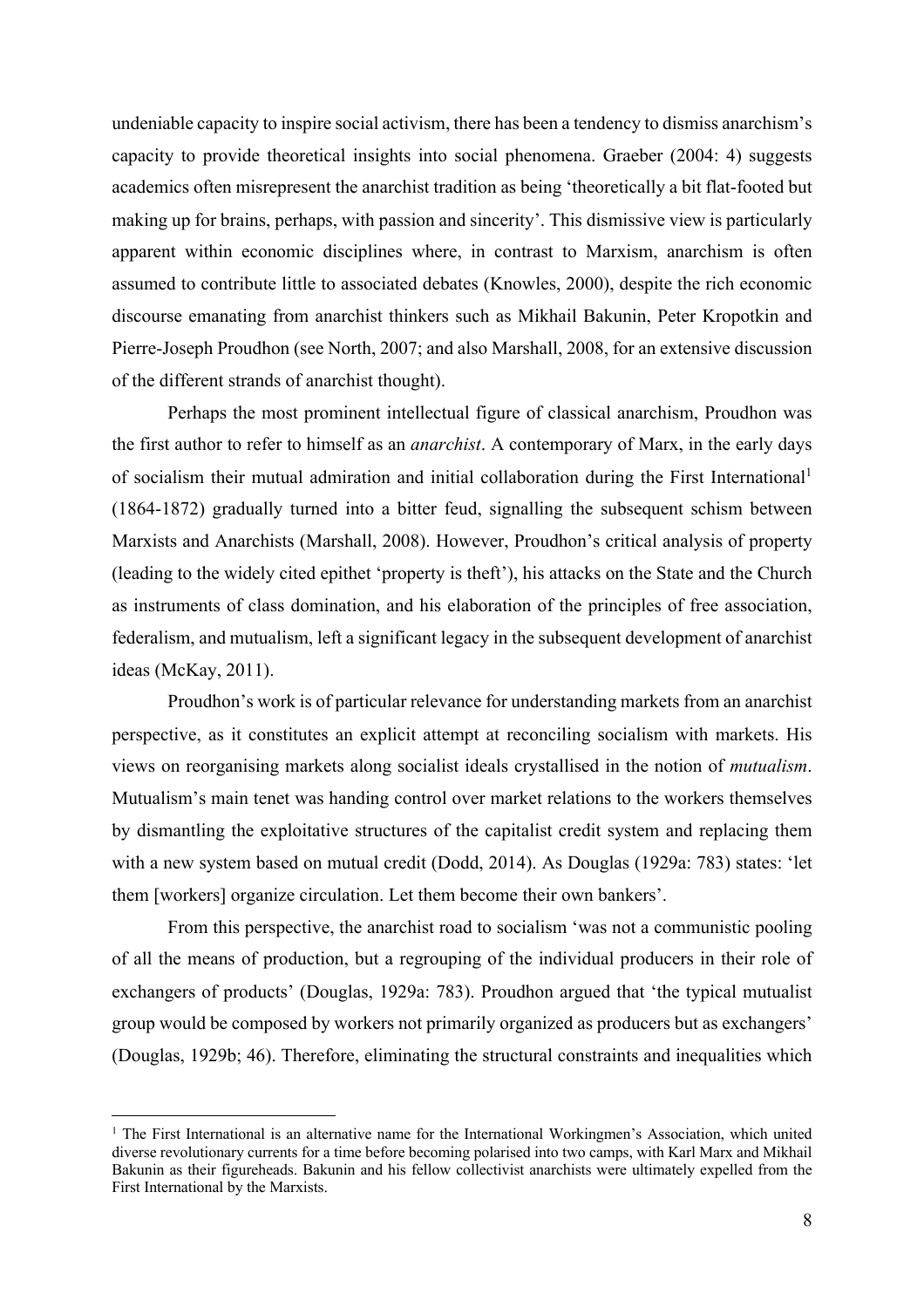capitalism inevitably imposed on the free and equal participation of workers within market exchanges constitutes the crux of mutualism's revolutionary endeavour.

More specifically, Proudhon (1851/2003) pointed to the lending of capital for profit as an important source of capitalist power, given its concentration in the hands of a bourgeois minority, exercised through a monopoly of banks. Structured alongside the capitalist credit system and its 'parasitic' intermediaries (i.e. capitalists and financiers) market exchanges inevitably became instruments for class domination and exploitation (see McKay, 2011). To address this, Proudhon envisioned a mutual credit system based on the free circulation of credit without intermediaries, where workers could borrow from one another without having to pay interest (Dodd, 2014). With credit allocation subordinated to this new logic, it would become possible for workers to acquire the factories that they operate, and for peasants to acquire the land they cultivate, and run these means of production under principles of mutual support, free association and direct democracy (Marshall, 2008).

Thus, Proudhon explicitly identified wage labour as an exploitative relation to be abolished. He argued that when 'producers are considered as creditors, the consumer becomes the sleeping partner of those who, not having any products to offer for exchange, ask either for work or for instruments of labour' (Proudhon, cited in McKay, 2011: 291). Indeed, mutualists sought to eradicate the class relations endemic to capitalist markets, and replace them with a classless market system wherein free and equal workers, federated in co-operatively managed organisations, could voluntarily produce and exchange goods and services without suffering the exploitative effects of wages, rents, interest and other forms of unearned income. Proudhon's radical view of workers as exchangers contrasts with contemporary varieties of the so-called 'Sharing Economy', particularly the 'Gig Economy', where existing hierarchies and capitalist class relations are widely reasserted (Muntaner 2018).

Proudhon attempted to put these mutualist ideas into practice in 1848 when, as a Deputy in the French Assembly, he argued for a transformation of the Bank of France into the Bank of the People, but the failure of the 1848 revolution and the establishment of the Bonapartist dictatorship meant these efforts came to nothing (North, 2007). Nevertheless, North argues that anarchist principles relating to the market have continued to the present day, taking on different forms; perhaps most notably in the form of Local Exchange Trading Systems (LETS).

The development of LETS arguably embodies mutualist ideas for transforming markets in a contemporary form (Dodd, 2014; North, 2007). LETS originated in Canada during the early 1980s as an exchange system based on mutual credit to facilitate trade within localities where conventional money was unavailable due to economic downturn (Lietaer and Dunne,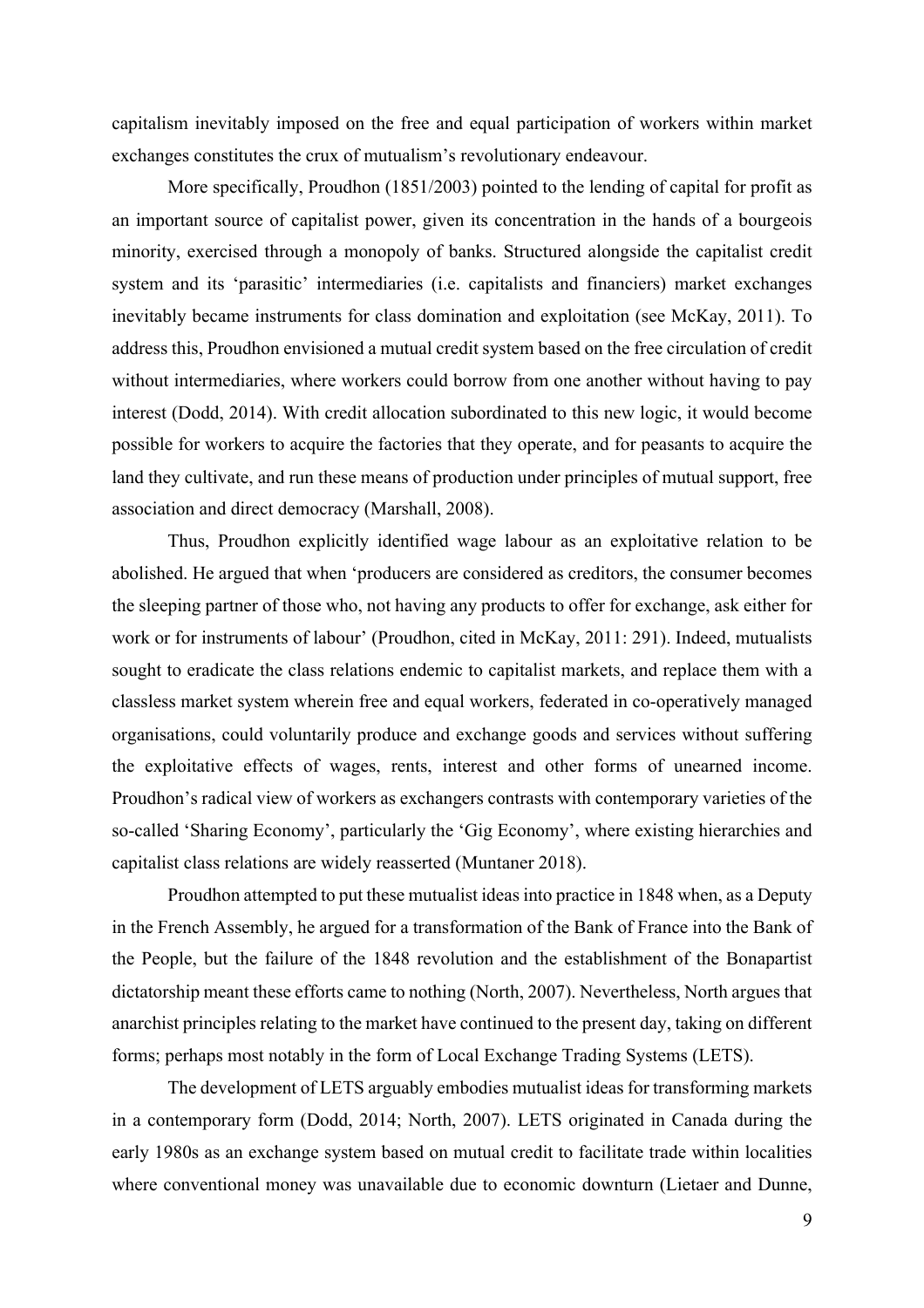2013; McLoughlin and Easton, 2004). Williams (1996: 85) defines LETS as 'local associations whose members list their offers of, and requests for, goods and services in a directory and then exchange them priced in a local unit of currency'. A LETS operates as a market to the extent that members do not need to barter with one another (e.g. by directly swapping products or services deemed of equal value). Instead, they buy and sell products and services within the network. The prices of the goods/services exchanged are denominated in 'units' of currency specifically created by community members, and each trading party has their 'account' debited/credited with the agreed number of units. Thus, possessing regular money is not a requirement to trade. Moreover, members can spend local currency before earning it. Over time, numerous exchanges occur, and ultimately some member's balances will be negative and others positive, but the sum of all transactions will be zero.

The specific practices whereby exchanges are performed in our research context is discussed in detail below. For now, it suffices to highlight that LETS market arrangements constitute 'a source of interest-free credit' (Williams, 1996: 91). The political potential was recognised by activist groups aligned with the anarchist tradition, and LETS were incorporated into practices geared towards bottom-up political action and the pursuit of microemancipations (North, 2007). The LETS *modus operandi* encapsulates many of Proudhon's fundamental principles of mutualism, which we outline below with reference to an one such scheme known as Moneda Social Puma - MSP - (see https://monedasocialpuma.wordpress.com).

### **Methodology**

Data were collected through an ethnographic approach (Hammersley and Atkinson, 2007), involving participant observation, twelve unstructured interviews, one discussion group, as well as archival data and other artefacts collected in the field. The lead author became immersed in the in the MSP network for a period of four months, followed by ten short subsequent visits. Data collection started in April 2012 and concluded in October 2017.

The analytical procedure was abductive (Kjellberg and Helgesson, 2007), allowing us to move back and forth between empirical observations and the literature. This is consistent with Alvesson and Kärreman's (2007: 1266) methodological argument for enabling breakdown-induced theoretical developments, to 'rethink conventional wisdom', and 'explore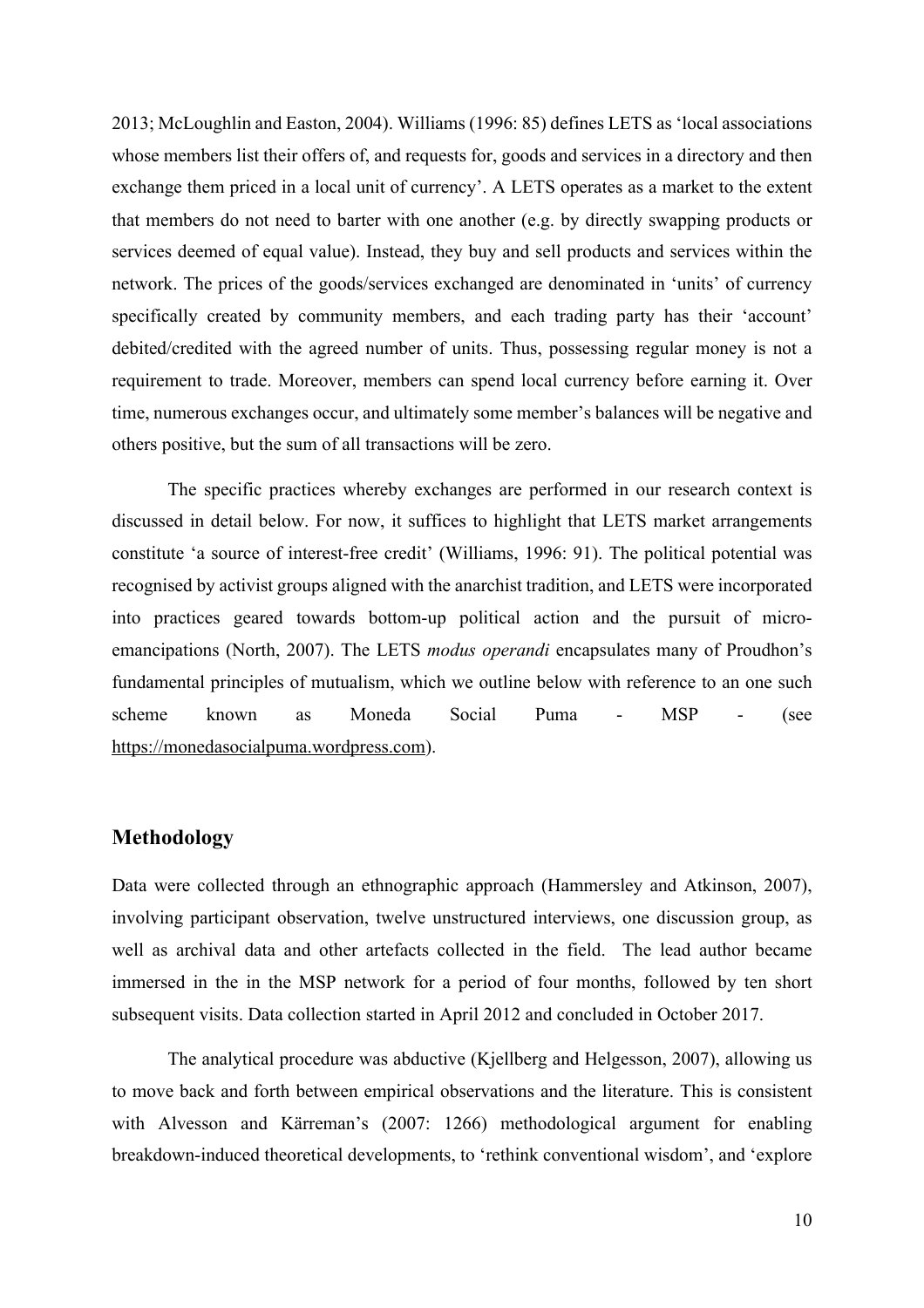new terrain' (ibid: 1267). Alvesson and Kärreman (2007: 1269) warn against the constraints on theory building posed by empiricist approaches to qualitative research because, as reflexive researchers, it is essential to be aware that 'we do not just encounter empirical material and see where it leads us  $(...)$  we are always doing something with it—framing and constructing it'.

Developing theory in this abductive way requires two essential ingredients: 1) mobilising flexible theoretical frameworks as tools that open up a dialogue with the empirical material; and 2) adopting a reflexive approach towards the empirical material, one that encourages alternative and self-critical interpretations of existing political, theoretical, or social pre-understandings (Alvesson and Kärreman, 2007). Thus, we frame the illustrative insights from the MSP using Kjellberg and Helgesson's (2006, 2007) practice-based model of markets as a conceptual framework, where three market practices are identified:

- 1. *Exchange Practices* i.e. 'the concrete activities related to the consummation of individual economic exchanges'
- 2. *Normalizing Practices* i.e. 'activities that contribute to establish guidelines for how a market should be (re)shaped or work according to some (group of) actor(s)'
- 3. *Representational Practices* i.e. 'activities that contribute to depict markets and/or how they work' (ibid, 2007: 142-143).

The choice of Kjellberg and Helgesson's framework was justified by the specific nature of our research questions. This approach assumes an ontological continuity between 'the world of ideas' (market theories and representations) and 'the world out there' (material practices and devices). Markets are recursively produced bundles of socio-material practices. Therefore, whether mutualism manifests itself as a 'theory' or as a concrete 'market' depends on specific chains of translations linking representational, exchange and normalising practices together. A second advantage of this framework is its non-restrictive nature. Kjellberg and Helgesson (2006: 842) broadly define market practices as 'all activities that contribute to constitute markets' to allow ample scope for exploration in specific settings. Thus, even though their threefold distinction was a helpful starting point, we worked abductively to adjust these categories in response to empirical observations. For example, during the analytical process we gradually identified other practices that did not neatly fit these initial categories. Moreover, our abductive research strategy enabled us to integrate insights from other literatures, which were key to increase the explanatory power of our framework in the specific context of the MSP.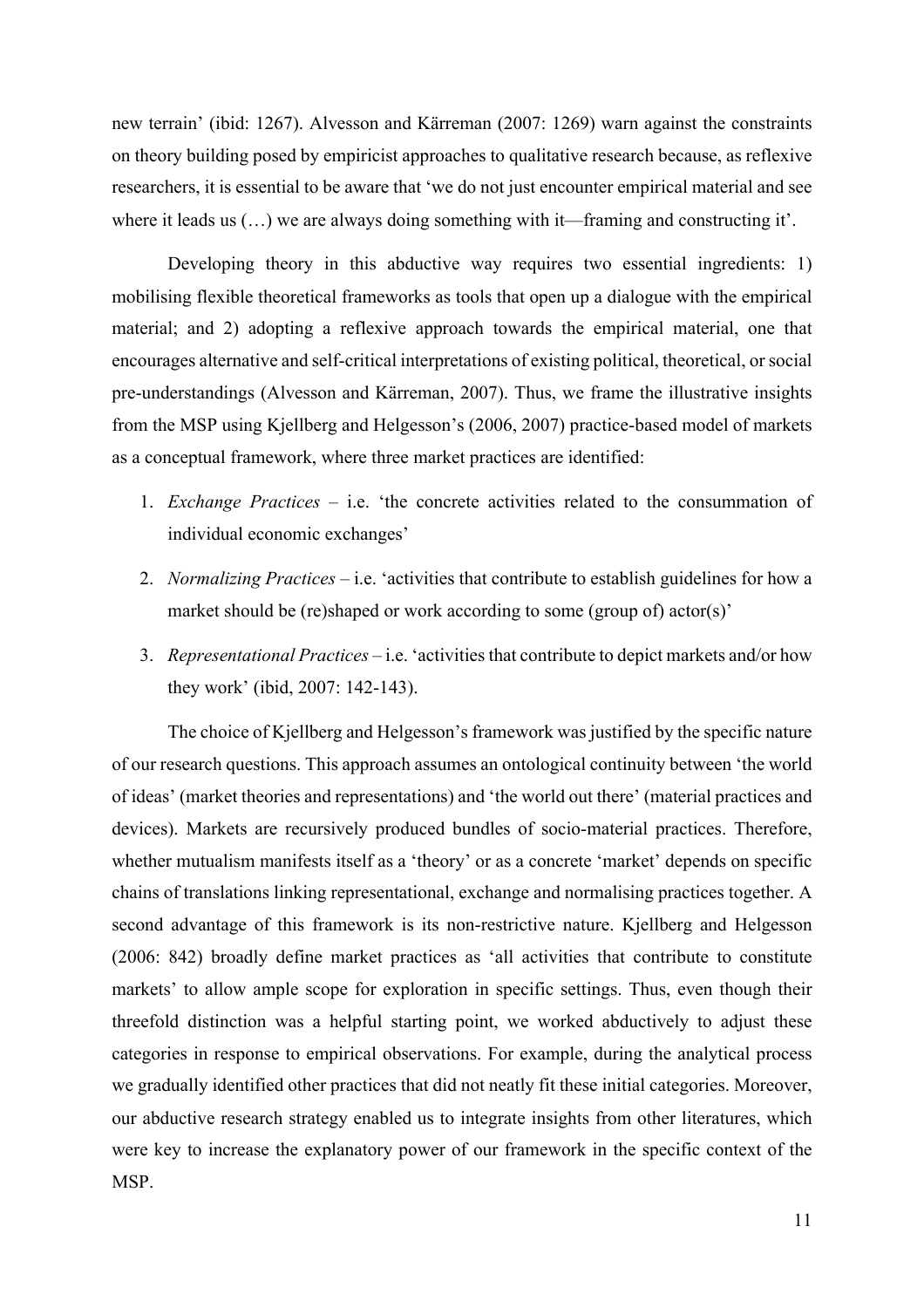We now turn to our analysis of the MSP which illustrates how mutualist ideas are mobilised by actors to shape market practices. Our discussion is structured as a chronologically organised narrative, which provides a process-oriented account of the MSP emergence, development and transformation. The latter involves a series of four stages that begin when the MSP was conceived in May 2011 and end in October 2017 when fieldwork concluded.

## **Performing markets through mutualistic principles in MSP**

### **Stage 1 - Market origins: setting the context**

The origins of MSP can be traced to the protest camps that sprung up across Spain in Spring 2011, which were, according to Ordoñez et al. (2018), *de facto* organised according to anarchist principles. Linked to the broader Occupy movement, those in the camps articulated the need for local communities to take back control of the economy and increase their autonomy from the global economic and political institutions that had failed them. The protest camp in Seville served as a material setting where the MSP founders initially met. Furthermore, activists were exposed to key mutualist ideas during debates and public discussions held in the camp, which informed some of the practices later deployed within MSP (e.g. use of assemblies, autonomous working groups, distributive leadership through digital technology platforms, etc.).

Although the Unidades de Intervención Policial (the Spanish Riot Police) closed the camp in June 2011, some activists decided to put their ideas into practice by setting up an alternative system of exchange based on principles of reciprocity and mutualism. Here, they targeted a neighbourhood known as El Pumarejo, a prominent hub of social activism and grassroots political organisations existing in Seville. The choice of location was key because of the traditional appeal of anarchist ideas amongst local residents, which is linked to the social history of the area. Indeed, the anarchist inspiration of the project proved very popular with residents.

## **Stage 2 - Market normalisation: acquiring technical expertise and establishing governance mechanisms**

Before the MSP system became operational in September 2011, a first step in market formation involved the acquisition of technical expertise, as none of the founding members had prior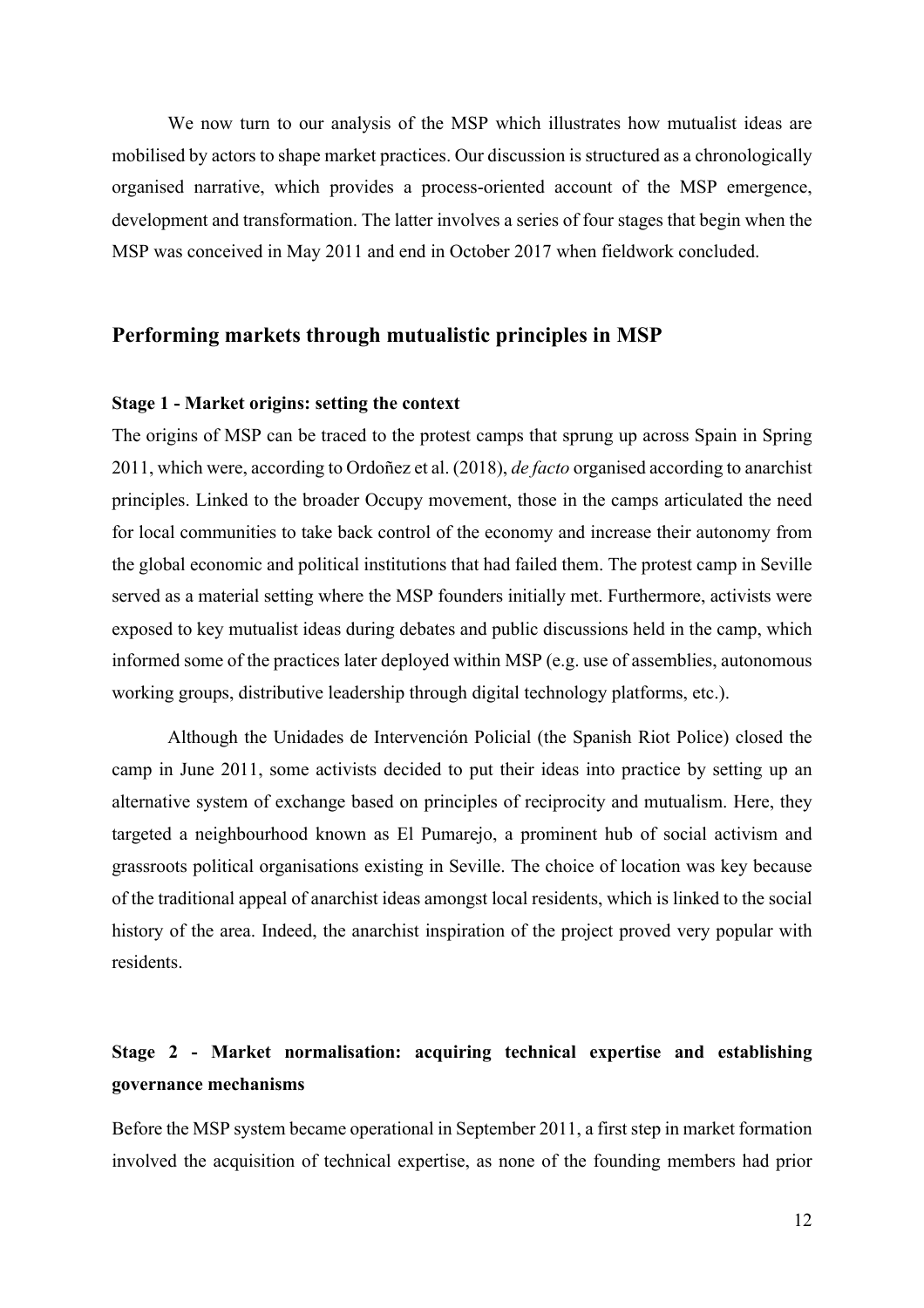experience of LETS. Julio Gisbert, a social activist and one of Spain's leading experts in alternative currency schemes, was invited to deliver a workshop concerning the technical aspects of LETS. A second source of technical expertise was derived from El Zoquito (http://zoquito.org), a smaller LETS project founded in 2007 in the neighbouring town of Jerez de la Frontera, whose members closely advised the MSP during the early stages.

Yet, despite their technical value, neither the experience of Gisbert, nor El Zoquito, were directly translatable to the mutualist project that MSP founders wanted to implement. Thus, a key challenge was to develop a concrete set of normalising principles, operational structures and coordinating mechanisms, which would better align the technicalities of a working LETS with their mutualist values. The MSP community produced a series of organisational and normative innovations to overcome this. For example, traditional roles of buyers and sellers were deemed too limited and inadequate for participants in a mutualist market system. Their view was that the MSP should not become a mere trading network, limited to matters of exchange. Instead, it was decided that the MSP should be designed in a way that members were also responsible for 'infrastructural' work, involving themselves in aspects of market governance, functioning and maintenance. To facilitate such extended participation, different working-groups - *comisiones* - were created to perform infrastructural work (e.g. recruiting and enrolling new members, assembly coordination, general accounting and managerial house-keeping, dealing with conflicts, etc.), as indicated in Table 1. Involvement in the different working groups was flexible, with individual members negotiating their levels of involvement depending on personal circumstances (i.e. availability, motivation). A rotation system was also implemented to avoid the possibility of some members holding a particular position in the network or refusing to perform those roles deemed more tedious, time consuming, or labour intensive. It was also established that decisions affecting the general governance of the MSP network would be discussed in public assemblies and resolved through collective deliberation.

#### INSERT TABLE 1 HERE

Moreover, despite mutualism being rooted in ideas of community and solidarity, mutualists tend to be wary of social organisations that encourage complete self-abnegation and obedience to a centralised authority purportedly representing the shared interests of the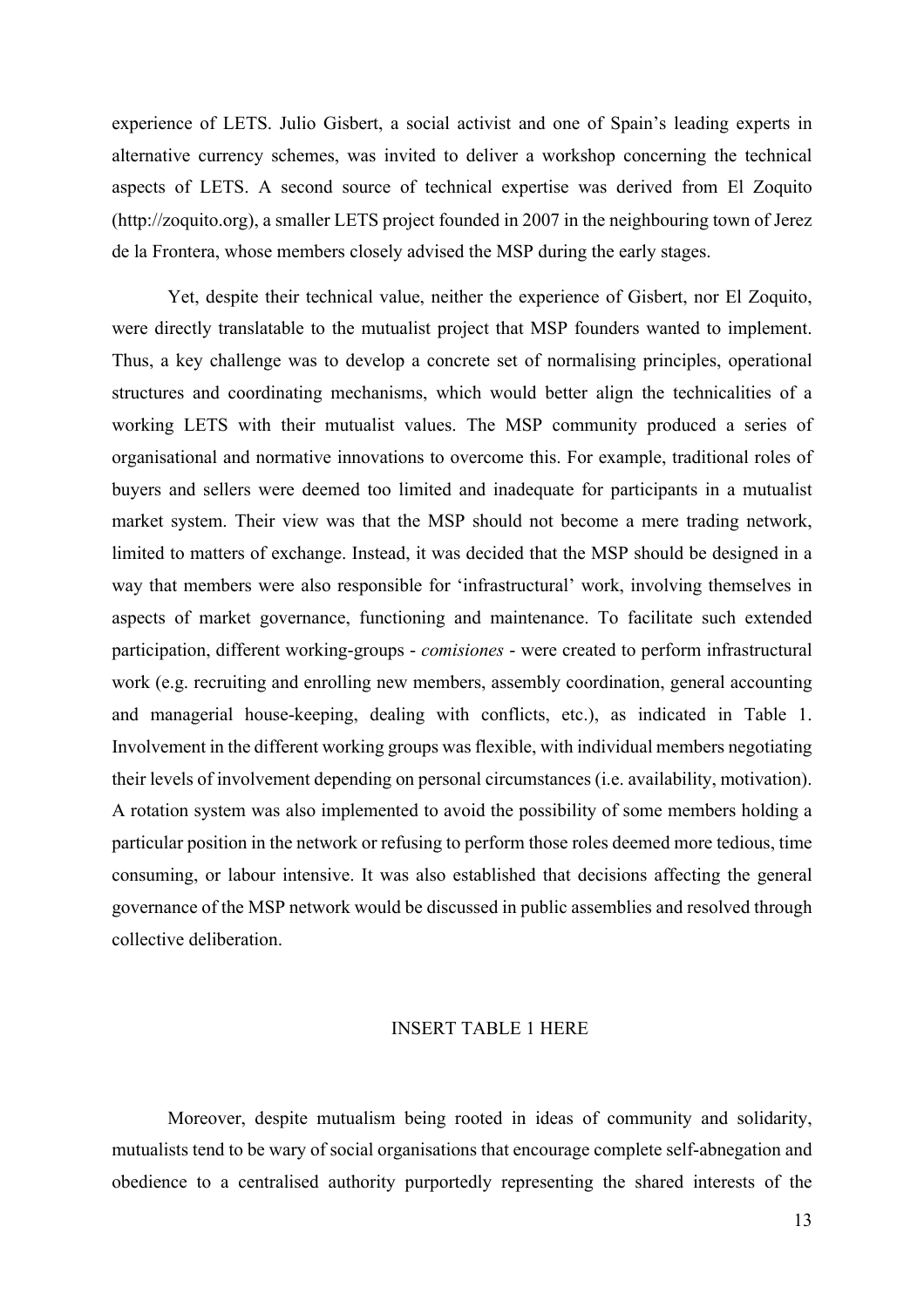collective. Similarly, the founding MSP members were aware that maintaining a functioning LETS required a significant investment of time and effort for the common good. They were concerned of the risk that at some point the needs of the network, as a collective entity, could be prioritised over the need of its members. To address this issue, they conceived a mechanism of economic valuation whereby the MSP collective had to both acknowledge and give back to the individuals whose labour sustained it. Consequently, a so-called Grupo de Cuidados (Community Caring Group) was established to visualise and reward (on behalf of the collective) individual members for undertaking infrastructural work. Every three months, each member completes a self-evaluation form (typically via email), identifying activities that they believe should be regarded as their individual contribution to the maintenance of MSP (e.g. their degree of participation in the working groups). Once all emails containing individual contributions were collected and collated by the Grupo de Cuidados, each individual contribution was considered on an individual basis, with, individual's accounts credited accordingly.

The decision to reward infrastructural work indicates sensitivity to the idea that a market that functions satisfactorily must be able to handle its own overflows (Callon, 2009). In practice, however, this process faced some difficulties. Individual members would be aware of the possibility of overestimating the value of their labour. Equally, members of the Grupo de Cuidados had to be careful when questioning the value that individuals ascribe to their own labour. To avoid turning this process into a trial, which could harm trust, the group is generally respectful to how individuals assess their own contributions to the collective, rarely questioning them. To simplify the process (and avoid overcalculation), three types of contributions are considered, namely 'sporadic', 'intermittent' or 'continuous', each with a specific reward in Pumas (20, 50 and 100 Pumas respectively).

Finally, a mutualist market is conceived to allow members meet their basic needs, rather than profit (Proudhon, 1847/2013). Nevertheless, deciding what counted as 'basic needs'was not straightforward. Therefore, an assembly was held to reach an agreement on the subject. Following extensive debate, the key ideas that emerged were reformulated as guiding principles and enshrined in the MSP constitution - an overarching normative framework for market exchanges within the network (see Table 2). It was agreed that not everything could or should - be traded in the MSP network, based on what specific individuals decided. If a good or service failed to meet the aforementioned criteria, then it would be banned.

## INSERT TABLE 2 HERE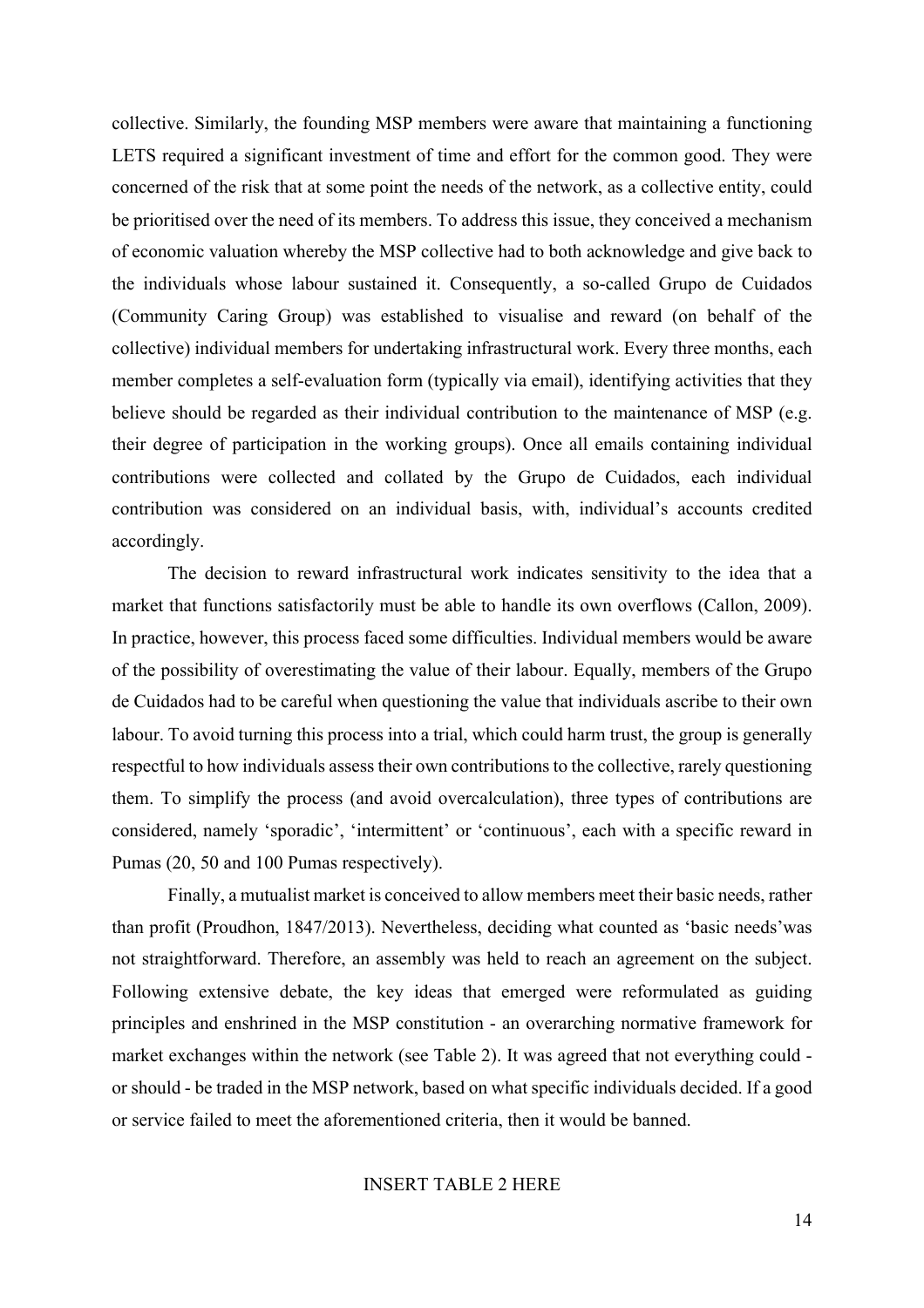#### **Stage 3 - Market realisation: performing market practices**

The MSP became operational in September 2011, involving a system where goods and services could be traded between members using an alternative currency - the 'Puma'- that served as a unit of value within the network. An online directory was created to advertise goods and services offered in the network, indicating price, a general description of the product, and seller's contact details. Closer observation reveals that competition between buyers played a minimal role as a price-setting mechanism. Whilst sellers acknowledged taking into account comparable offers in the directory, they would typically treat this price as a mere reference. Transactions often involved negotiations between buyers and sellers, who would adjust their prices by taking into account a myriad of personal and situational issues (e.g. whether the person is an acquaintance, or has done good deals in the past, personal favours, contributions to the community etc.). To discourage impersonal transactions, the use of courier services for product delivery was banned. Thus, buyers and sellers would meet face to face to realise the exchange.

The following vignette illustrates this process. A second-hand bicycle is advertised for 80 Pumas based on the price of comparable products in the MSP directory or outside the network. However, personal factors come into play when a prospective buyer initiates contact with the seller, potentially leading to substantial price variations. For example, calculations tend to be relaxed if the buyer is an acquaintance in the network. In such cases, the bicycle would typically be traded for a much lower price than originally advertised, occasionally just a symbolic amount (e.g. 10 Pumas), and higher bids would be turned down by the seller. Nevertheless, if buyer and seller are not acquainted with each other, then the initial price of the bicycle would likely be maintained, or even increased if a higher bid was received. The point is that personal relations (not only between buyers and sellers, but also with the broader community) play a significant part in the calculation of prices without fully eliding the role of market competition/supply and demand. The latter considerations prevail within situations whereby trade involves strangers, members who show less commitment towards the commons (e.g. low engagement with the working groups), or individuals whose behaviour is perceived as opportunistic and/or less trustworthy, etc.

No physical notes or tokens are exchanged in the process. Instead, the traceability of market exchanges is enabled by two devices - the Puma passbook, and a specialised free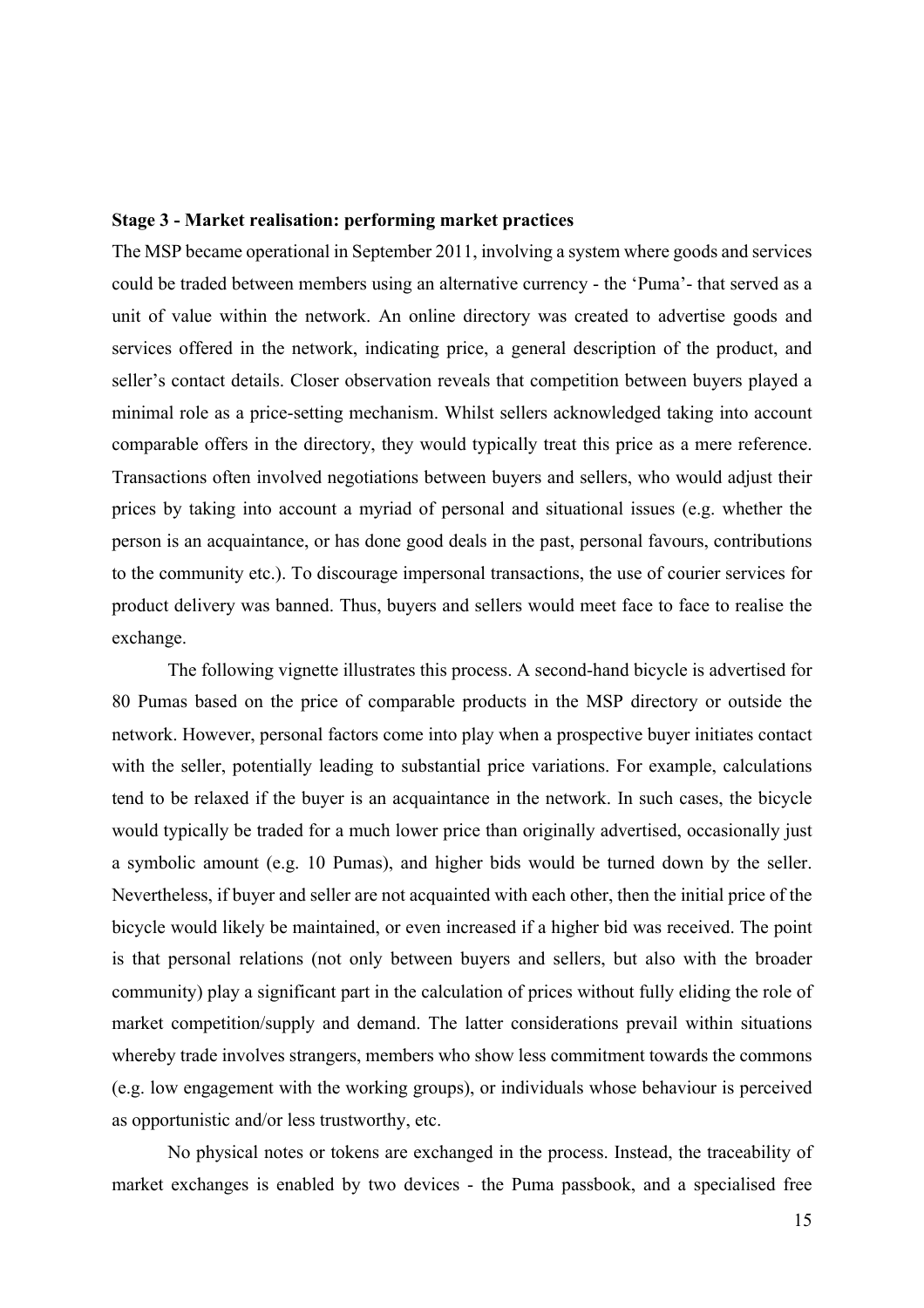software package - the Community Exchange System (CES). The passbook is a paper book, approximately the size of a passport. Members use these to log transaction details, including date/time, buyer/seller information, Pumas paid/received, and account balance. Both buyer and seller would carry their respective passbooks and complete them manually upon transaction.

CES provides an internet-based tool, embedded within the community's website, which mimics a conventional online-banking service. Every time new members sign-up, they are given a CES account, where balance details/online account statements can be viewed. For purposes of traceability, accountability and transparency, passbook records must be regularly inputted into CES by the transacting parties. This is important because, once in CES, information regarding individual account balances becomes public. Moreover, the MSP community uses CES data to produce statistics about the network, ranging from the total volume of trade to individual trading activities during a given period. In practice, however, not everyone is diligent in updating their respective CES accounts. Thus, somewhat inevitably, the information supplied by CES may contain omissions and anomalies - thereby affecting trust, governance and other decision-making processes. To overcome this problem, it was agreed by assembly members that all passbooks had to be regularly collected and checked against CES to ensure that records are both accurate and up to date. This task is carried out with a monthly frequency by the Comisión de Acogida (see Table 1).

Crucially, the MSP operates a mutual credit system where new members do not need to earn before they start to spend. While the sum of all accounts in the network is always zero, some individual balances would inevitably be negative and others positive. Even with a negative balance, individuals can continue trading. This credit is underwritten by mutual trust based on debtors' commitment to earn, at their later convenience, Pumas from someone else in the network that will return their account to zero. The MSP market was therefore open to the risk of individuals leaving before providing reciprocal services to network members for services previously received. To minimise such 'free-riding', an agreed limit of 100 Pumas was placed on the personal deficit that a new member could accumulate. This 'overdraft' mechanism operated as a standard reference point, which individuals could exceed once they had gained broader trust within the network. In this regard, it is the MSP community who democratically controls the credit supply in the market - acting, in essence, as a democratically controlled Central Bank. As explained above, the role of market devices (e.g. CES and passbooks) is crucial to manage this process.

The MSP as a collective was assigned a CES account and a passbook, which are used to pay individual members for their voluntary labour in the working groups, as discussed above.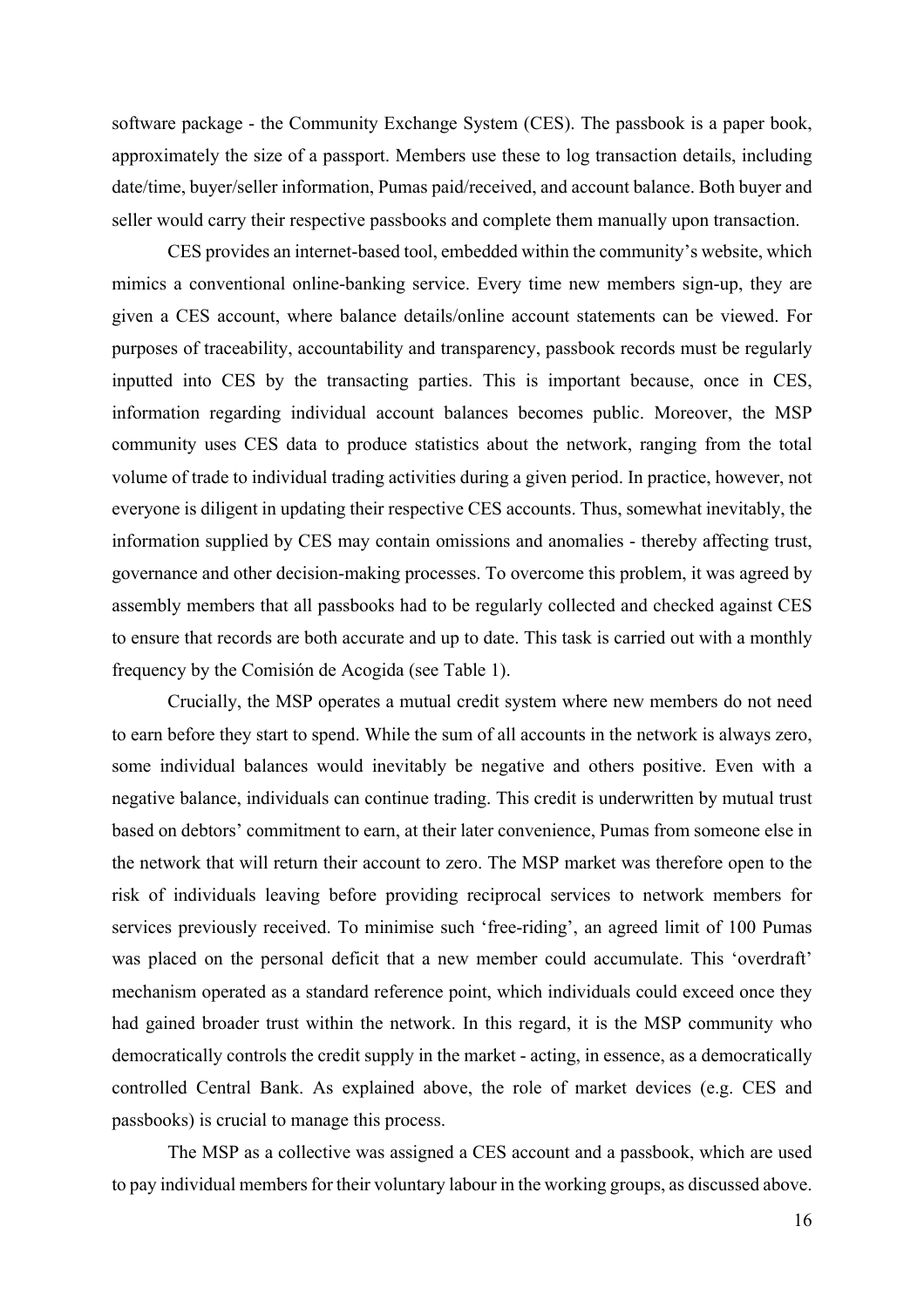Such payments are financed through mutual credit, with the MSP's debt increasing as a result. Whilst there is no *a priori* limit to the amount of debt the MSP can operate with, its account balance is regularly checked and discussed within general assemblies. When the amount of debt is deemed too high, members would typically agree a temporary levy (e.g. a 1-5% levy on every transaction made in Pumas) until the MSP's account balance is returned to zero.

Moreover, during this stage of the MSP, members decided that it was important to support these market exchanges with discursive activities whereby members are compelled to reflexively consider collective definitions of 'value' and 'wealth'. Here, members questioned the idea that all value and wealth is created through paid (productive) labour and, instead, emphasised that life is sustained through a set of caring and nurturing ('reproductive') activities (traditionally associated with the household), that within capitalist markets are largely unrecognised, undervalued, and unpaid. Thus, rethinking the value of domestic, reproductive activities (e.g. cooking, looking after children, the unwell, elderly people, shopping, cleaning, counselling, and healthcare etc.) was fundamental. Another recurring theme was a concern with valorising activities pertaining to self-production, repairing, recycling or reusing of old materials. 'Wealth' is thus redefined in terms of those resources which enable a more ecologically sustainable, resourceful, sufficient and autonomous existence. This constituted the foundation for a series of normalising practices, whereby products traded within the MSP market had to meet the criteria in Table 2.

#### **Stage 4** - **Market adaptation and development: 'overflows' and 'misfires'**

In September 2011, the MSP started operations with fewer than one hundred members. By October 2017, when fieldwork concluded, the network exceeded nine-hundred members. Trading activities intensified accordingly, from the initial 6,940 Pumas traded during the first 12 months, to the 89,897 Pumas traded by MSP members in 2017. This rapid growth in scale and complexity created other significant challenges for the MSP community, as well as various 'overflows' and 'misfires' in the market (Callon, 2009).

In its early stages, the MSP market was conceived to fully operate in Pumas, the rationale being to gradually liberate members from the need to earn Euros. It was expected that, as the range of products/services expanded, members would be able to reduce their participation in capitalist markets to a minimum - so that their work, exchange and consumption activities could be primarily governed by mutualistic principles. However, this initial consensus fractured due to practical constraints. Despite significant growth in the MSP, many raw materials/resources still had to be purchased outside the network, using Euros. Thus,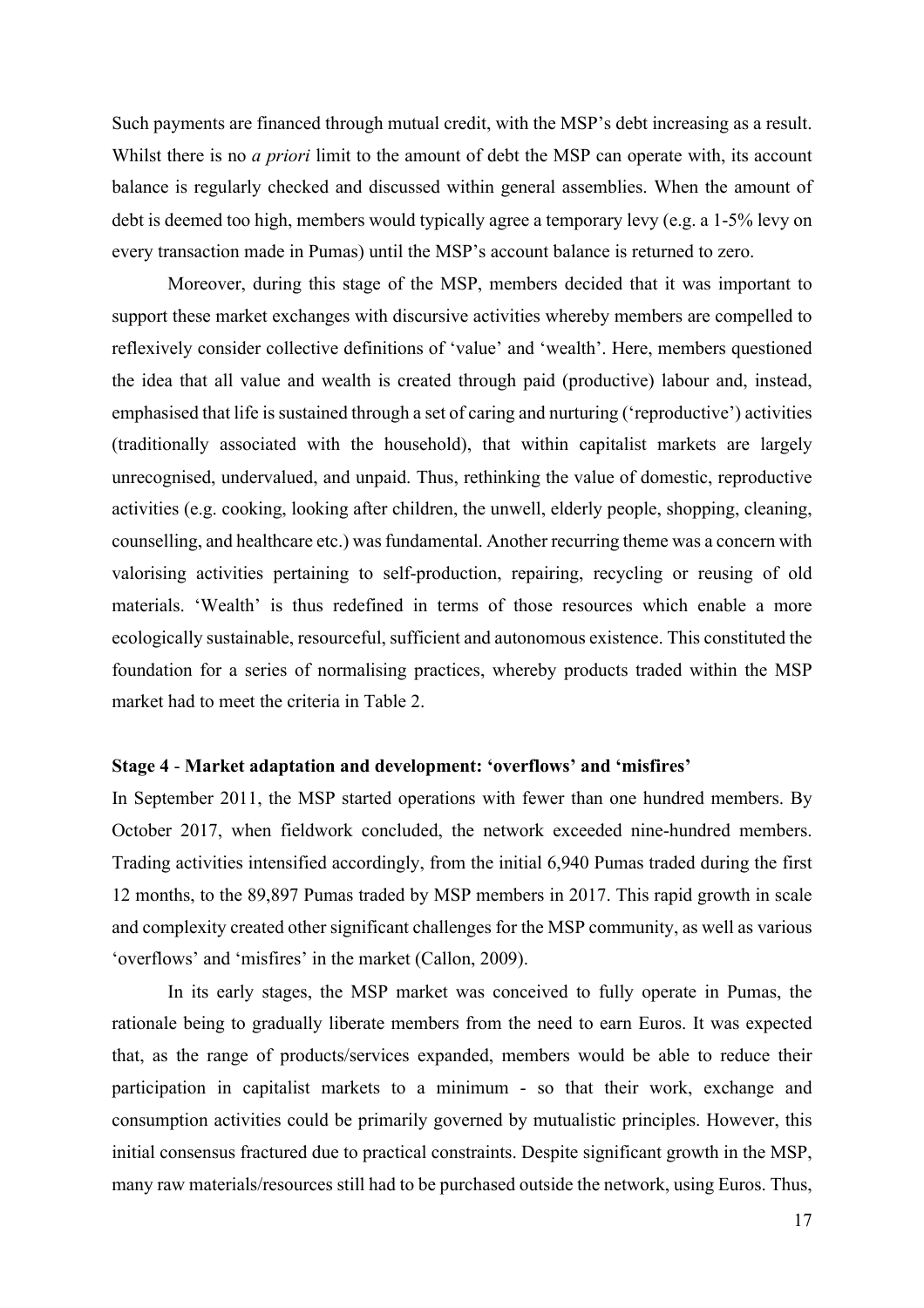some members felt disadvantaged in comparison to those who did not require Euros to produce their services. Moreover, it was acknowledged that the initial ban on Euros limited MSP's appeal beyond the most politically committed activists. These issues were debated in a series of assemblies, which resulted in the adoption of a mixed payment system. Two payment types currently coexist: those made entirely in Pumas, and those that combine Euros and Pumas. Mixed payments occur in situations where services require some resource that cannot be acquired by the seller within the network. Independent retailers involved in the network can also decide what percentage of Pumas they will accept as payment (usually 5-30% of the price), so the MSP works as a discount on the standard retail price of the product.

As the number of members and transactions grew, the material limitations of the passbook became increasingly apparent. Transferring records from individual passbooks to the CES system was time-consuming and occasionally inaccurate. Newer members were not keeping their commitment to regularly transfer their passbook records into the CES, so the transparency and traceability of credit in the system was being seriously compromised. Furthermore, some local retailers identified the passbook as a barrier to collaborate with the MSP, because they were very slow and inconvenient to use during busy trading periods. Thus, during 2016, the MSP community engaged in an impassioned debate about substituting passbooks with mobile phone-enabled payments, implemented through a mobile phone application called Clickoin (web.clickoin.com). This created a split between the more recent members, who were mainly in favour of Clickoin, and those who joined between 2011 and 2014, who were sceptical, if not overtly critical of this development.

For advocates, the main advantages of Clickoin were that a) it automatically linked all member accounts to CES, so any transaction in the network would be automatically recorded and updated in the system; and b) the account balances of the buyer and the seller would be updated instantaneously. Furthermore, it was argued that Clickoin offered the convenience of not having to carry the passbook and a pen in order to make a transaction. In contrast, opponents observed a potential conflict between the realisation of mutualistic values, and the urge for increasing automation, convenience, or efficiency. They argued that, despite purported inefficiencies and inaccuracies, the use of passbooks created social entanglements between users by compelling them to spend time talking to one another about transactions. Thus, implementing mobile phone payments could undermine the sociality of exchange, which constitutes a key aspect of a mutualist market. Another criticism was that by liberating MSP members from their infrastructural responsibilities, automation could turn the MSP into a conventional collection of buyers and sellers, rather than a tool for building a mutualist market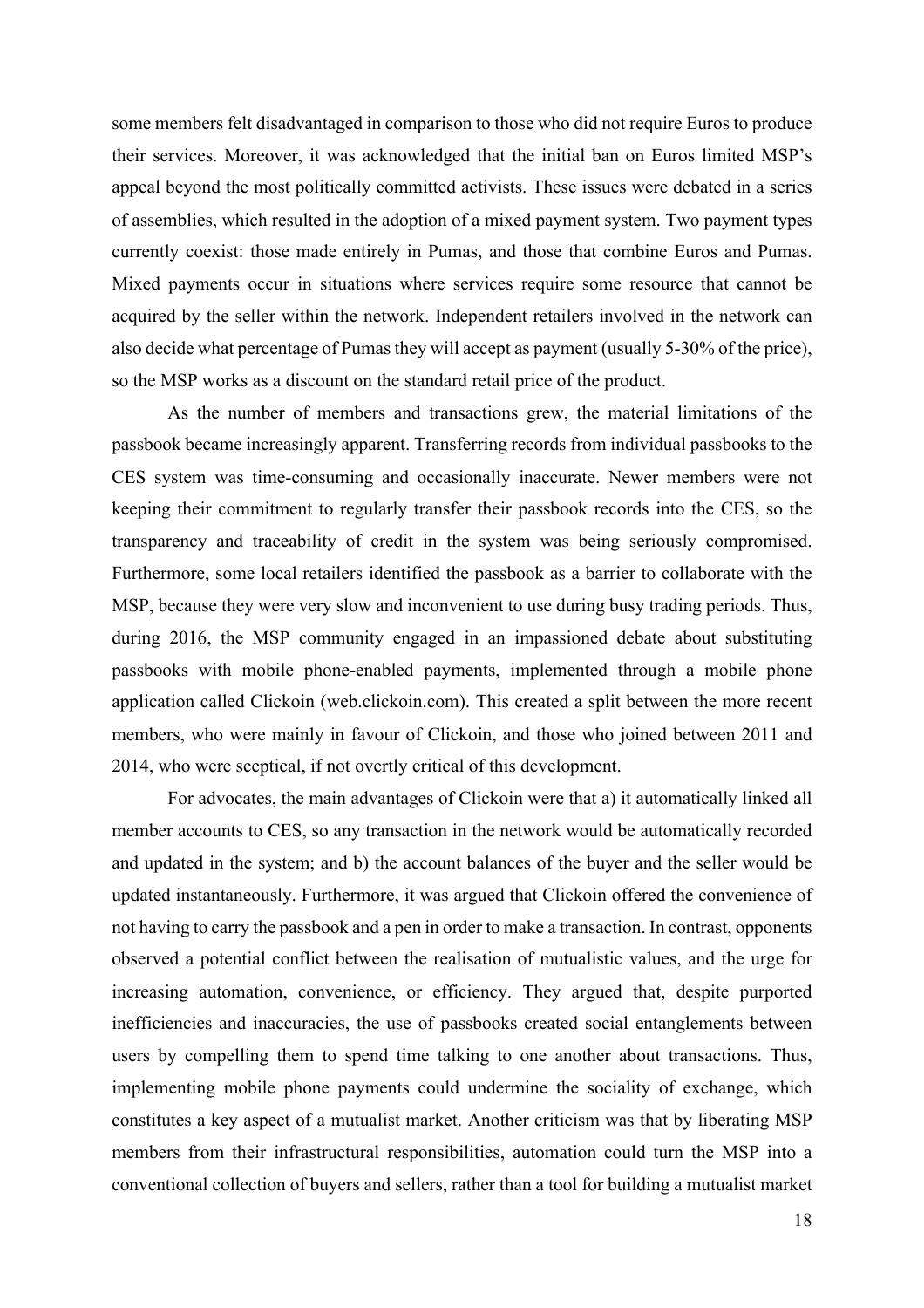network. Finally, the adoption of Clickoin was opposed because those MSP members (e.g. elder people) without smart phones could be excluded from the market. Despite these concerns were acknowledged and debated, support for Clickoin outweighed criticism, and the last MSP passbooks were replaced by mobile phone enabled payments in September 2017.

Furthermore, many members reported feeling overwhelmed by the amount of infrastructural work required to sustain the expanded network, indicating that their involvement had become comparable to a full-time job. There was also a noticeable sense of dissatisfaction among the original activists, who considered that MSP's growth had come at the cost of losing some of the mutualist values with which it was originally endowed. This change manifested, for example, in: transactions becoming more impersonal and utilitarian; declining participation in the working groups, with a higher percentage of members limiting their involvement to matters of exchange; and/or increasing difficulty of maintaining internal communications (for example, several members asked to be removed from the MSP internal mail-list). These issues led to a debate that revolved around the idea of 'rightsizing', and how to balance the interest in scaling-up with logistical, technical and human limitations. Two decisions were made in this regard. First, the MSP established periods of 'Puma-hibernation', during which the MSP suspends operations to allow members to take a break and avoid fatigue. The second decision was to implement a cap in the number of members. Thus, instead of taking on new members, the MSP decided to encourage and support groups to come together and start other LETS in the area.

#### **Discussion and critical commentary**

Our first research objective was to identify and evaluate the role of anarchist ideas in the realisation of an alternative market. Contrary to clichéd views depicting anarchism as an economically naive ideology ridden with hostility towards markets, our research shows how mutualist ideas can indeed be mobilised to organise market practices. The MSP involved an interlinked set of *representational* (e.g. creating a product directory, or transparent and up to date account balances for members), *exchange* (e.g. payments in Euros/Pumas or Pumas only), and *normalising practices* (e.g. qualifying products for exchange, regulating other members' overdrafts). A key aspect of the MSP is that market exchanges between members are enabled by the flow and management of interest-free credit in the form of Pumas. Thus, the MSP community as a whole operates as a central bank and guarantor for individual members. The task of mutualising credit involved not only the establishment of shared social norms, but also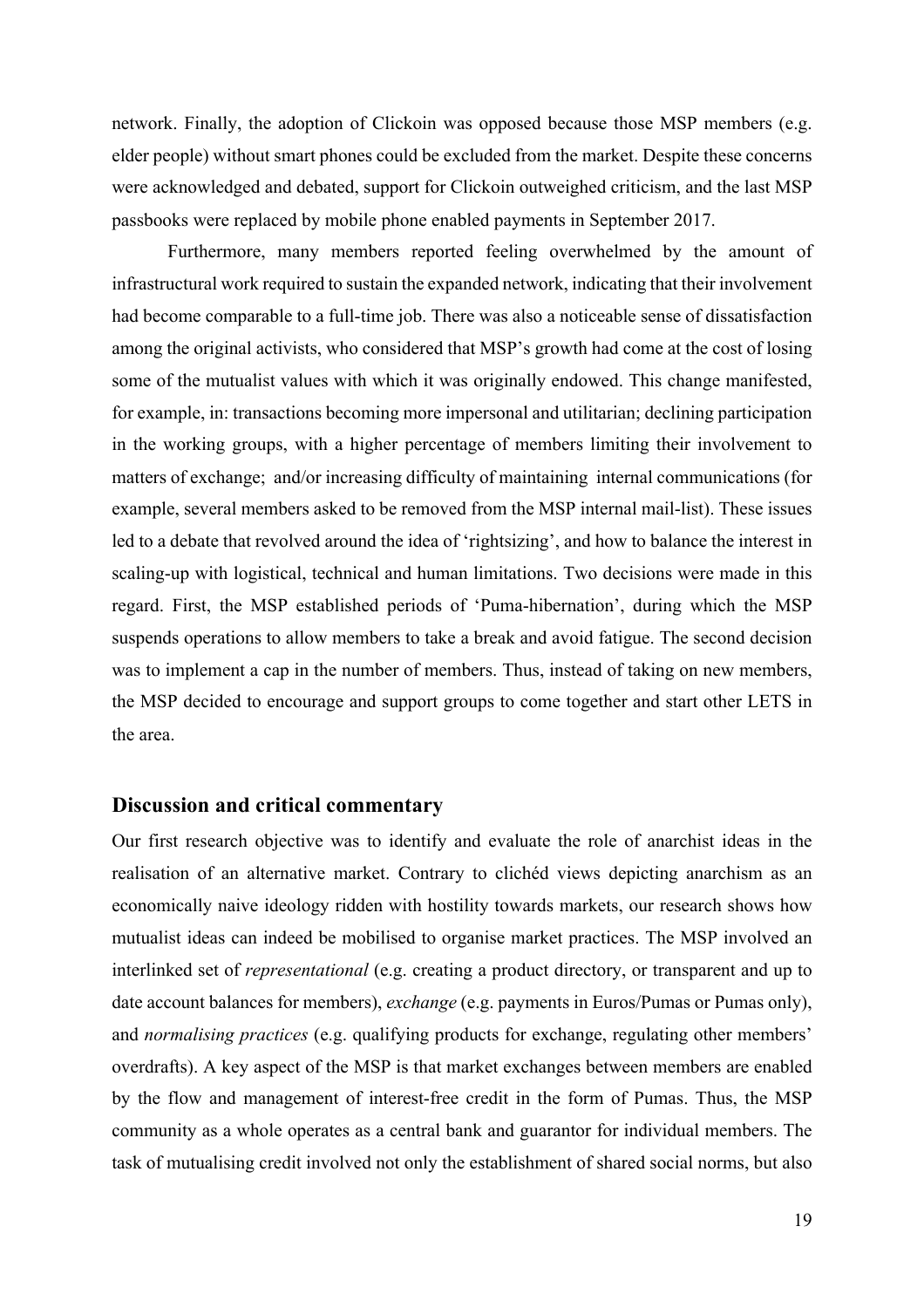the adoption of market devices such as the MSP passbook, the CES, and latterly Clickoin, which enabled the traceability of associations, and reinforced trust and reciprocity amongst members.

Mutualist markets are a means whereby free and equal workers would associate not only in their condition as sellers/buyers, but also as members of a 'commoning' project, which is cooperatively managed by workers themselves. Indeed, marketisation is not a straightforward process and it takes a significant degree of labour to sustain a working market. The MSP is no exception, as attested by the significant infrastructural work required by it. Therefore, having been conceived as a 'market common' - as opposed to a 'common market' - the MSP developed into a cooperatively and democratically managed socio-technical project, which is taken care of by all members. Participation in infrastructural practices thus becomes a mechanism whereby members are endowed with collective responsibilities beyond individual trading activities. This aspect was inscribed into norms concerning actors' participation in housekeeping activities associated with the different working groups.

For mutualists, however, being 'bound' to collective responsibilities and obligations should not entail a complete renounce of individual autonomy and self-interest. In this regard, Proudhon forecefully argued that 'the citizen will associate with his fellows of the commune [although] he will owe no indefinite and all-absorbing loyalties' (Douglas, 1929a: 798). MSP members acknowleged and grappled with these tensions, which were resolved through the development of an innovative mechanism for valuation and remuneration (in Pumas) of individuals' labour for the MSP commons. These findings are aligned with recent conceptual developments concerning the role of so-called 'thinking infrastructures' (Kornberger et al. 2019), paving the way for further research into how the implementation of more cooperative infrastructural arrangements may contribute to resolve tensions between individualist and collectivist forms of market governance.

Our second research objective concerned how actors negotiate and stabilise conflicting forms of valuation which arise as mutualist ideas are brought to bear in markets. In this regard, MSP exchanges oscillate between commodities and gifts, without clearly settling them in terms of either one frame or the other. This aspect of market design foregrounds tensions between different valuation principles, which can potentially compromise the consummation of exchanges. Actors negotiate these tensions through *blurring practices* and the creation of *zones of indeterminacy* (Lainer-Vos 2013)*.* A zone of indeterminacy refers to a context wherein parties can engage in exchange without fully agreeing on the status of the objects that change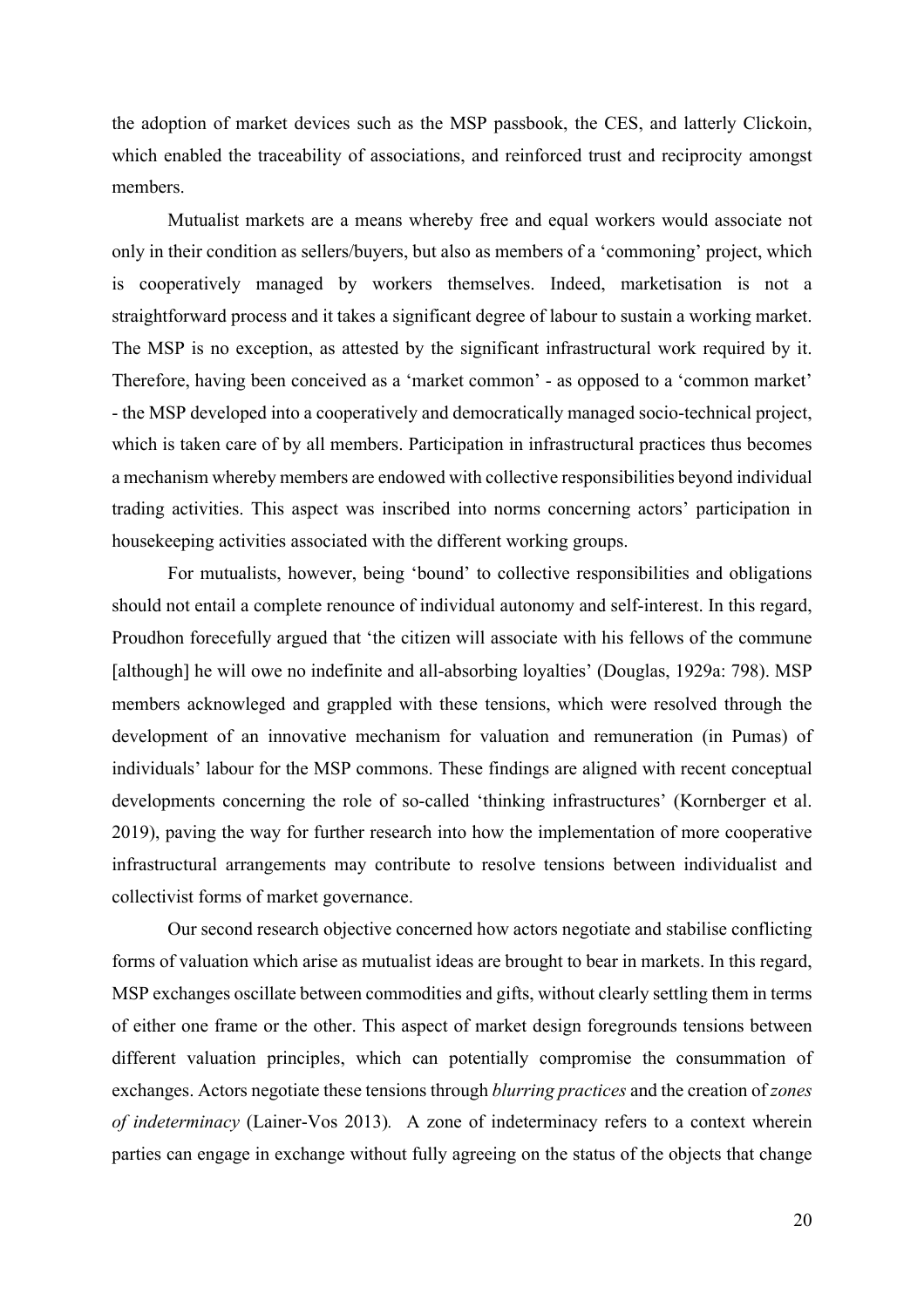hands. This is facilitated by *blurring practices*, whereby actors ambiguate the status of the objects/services in exchange. To the extent that MSP exchanges are carried out in Pumas (which is ultimately a means of mutual credit), the ambiguity between gifts and commodities is sustained. Mutual obligations between trading parties can never be fully settled by prices, given that for every positive account balance in Pumas, a negative equivalent would be created - as the sum of all individual balances in the network is always zero. Therefore, as trade activity intensifies, so do the entanglements and associations between members, which would relate to the creation of positive overflows argued by Callon (2009).

Our findings expand Kjellberg and Helgesson's (2010) consideration of different modes of engagement whereby actors seek to link values with markets. In this regard, we have shown how the performance of mutualism encourages forms of marketisation (Çalışkan and Callon, 2010) which are tantamount to a process of 'post-capitalist politics of commoning' (Gibson-Graham et al. 2016: 208). That said, anarchism constitutes a highly eclectic tradition, and not all varieties of anarchism relate to markets in the same way. Although this work offers a first step towards reclaiming markets as a potentially legitimate form of anarchist organisation, our discussion remains primarily focused on the role of mutualism. In this regard, we are mindful that there is more to the relationship between markets and anarchism than mutualist ideas and praxis. While such issues fall outside the scope of this study, they warrant further research if we are to better understand the transformative potential of anarchist market ideas beyond the performance of mutualism.

We conclude by addressing the implications of an anarchist conceptualisation of the market for the resurgence of anti-capitalist critique within marketing. The adoption of a more vigorously anti-capitalist critical theory has been proposed within marketing literature to both disrupt 'faith in the eternality of capitalism' and the wish to 'dare to imagine an alternative order' (Cova et al. 2013: 222). Our research makes a contribution in this direction by firmly placing market performativity at the centre of this critical endeavour without *a priori* assuming an inevitable coalescence between markets and capitalism.

We borrow the term 'capitalocentric' from Gibson-Graham (2008) to denote a state of affairs in which market theories have been constituted as a rather homogeneous discursive field associated with capitalism. Sustaining such a capitalocentric reading of markets arguably stifles marketing imagination and obstructs the emergence of non-capitalist initiatives. In this regard, the *status quo* is reinforced by a tacit commitment to the assumption that 'real markets' are necessarily capitalist markets. Conversely, those market-forms which deviate from capitalist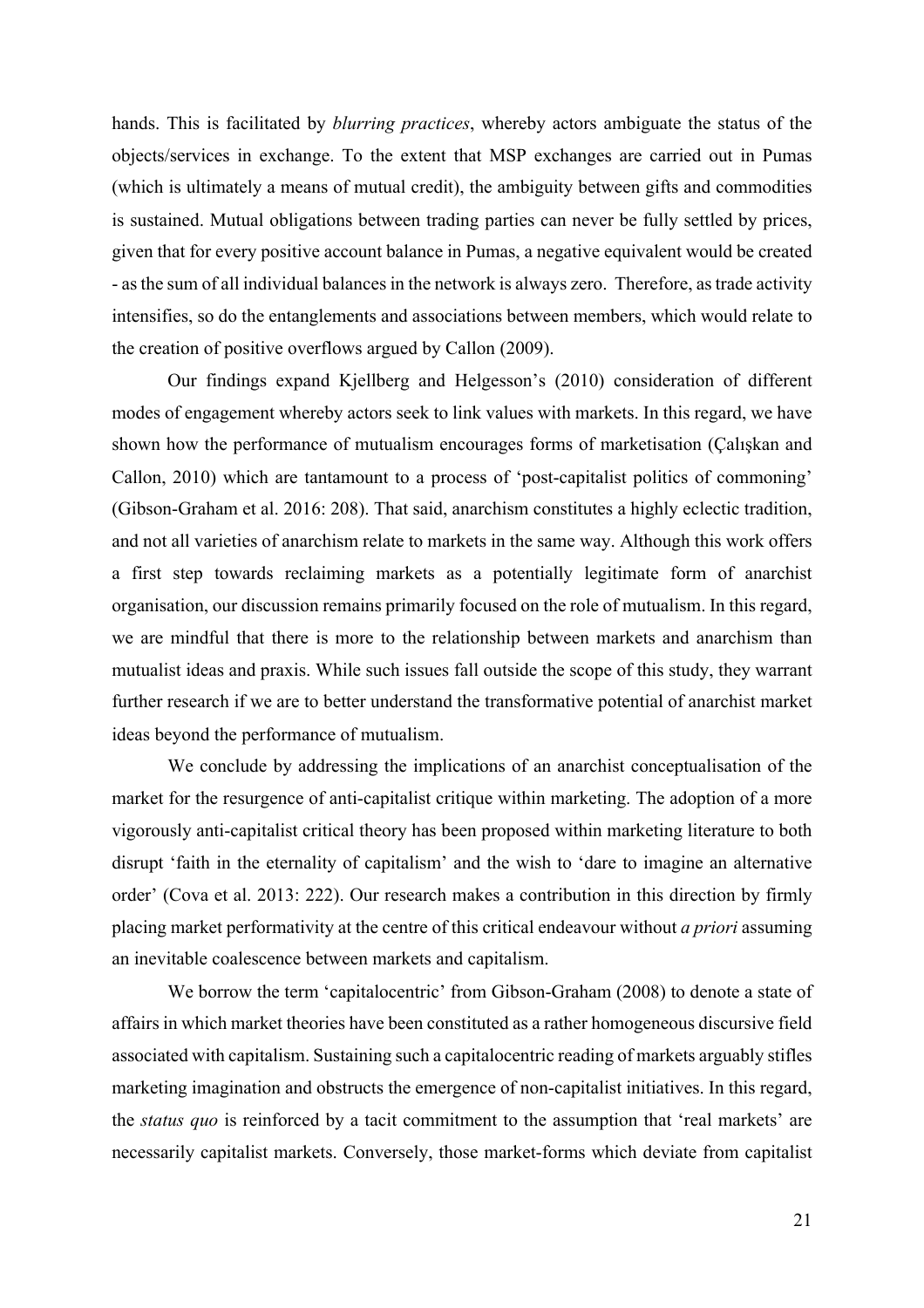principles tend to be accompanied by arguments casting doubts on their 'marketness'<sup>2</sup>, eroding their gravitas, and rendering them as marginal entities unworthy of serious attention, particularly within Business Schools.

Connected to this outcome, we note how capitalist markets are recurrently positioned as an extraordinary source of sociotechnical innovations (see Kjellberg *et al.* 2015), whereby different coalitions of actors seek to frame the myriad of overflows that marketisation inevitably creates (Callon, 2009). In contrast, innovations in non-capitalist markets tend to be downplayed as somewhat 'amateurish' in their design and performance (Gibson-Graham, 2008). Our work counters this view by revealing how the assembling of a mutualist market constitutes a highly complex sociotechnical process, one which stimulates market innovations no less remarkable or sophisticated than their managerial market counterparts. Moreover, performativity debates show that interconnections across different markets enable crossfertilisation and potentially lead to innovations (Kjellberg *et al.* 2015). Future research inquiries could therefore consider the extent to which non-capitalist projects are not only rivalling, but also learning from, and even successfully co-opting, market instruments and practices originally developed for purposes of the so-called Gig Economy – e.g. Amazon Turk, cryptocurrencies such as Bitcoin and Libra, and so on.

We note that the ethical implications of the performative turn for conceiving and conducting critically-oriented scholarship have already been extensively discussed elsewhere (e.g. Gibson-Graham, 2008; 2014). Indeed, as Gibson-Graham and Roelvink (2010: 342) state: ´theory has taken on a new relation to action—to understand the world *is* to change it. As a performative practice, academic research *is* activism; it participates in bringing new realities into being´. Therefore, in recognising that marketing scholars can no longer consider themselves as passive observers of markets, our work foregrounds the benefits of adopting the stance of experimental researchers. Of course, implicit here lies the idea that we resist to conform to the stereotypical images of markets and market actors found in certain strands of critical marketing literature (Tadajewski, 2010), focusing instead on the tasks of: a) enlarging and pluralising our understanding of what constitutes market-making practices; and b) developing new ways of learning from, and becoming co-implicated with, the myriad of actors (human and non-human) working to reinvent markets as sites of post-capitalist politics.

<sup>2</sup> Storbacka and Nenonen (2011: 245 *our emphasis*) explain the notion of marketness as a continuum 'describing the level *(low to high)* of the configurational fit of market elements'. Building on this, our work evaluates the political implications derived from such 'marketness judgments, particularly those in which capitalocentric elements are tacitly assumed as the ideal against which "high" levels of marketness are ascribed.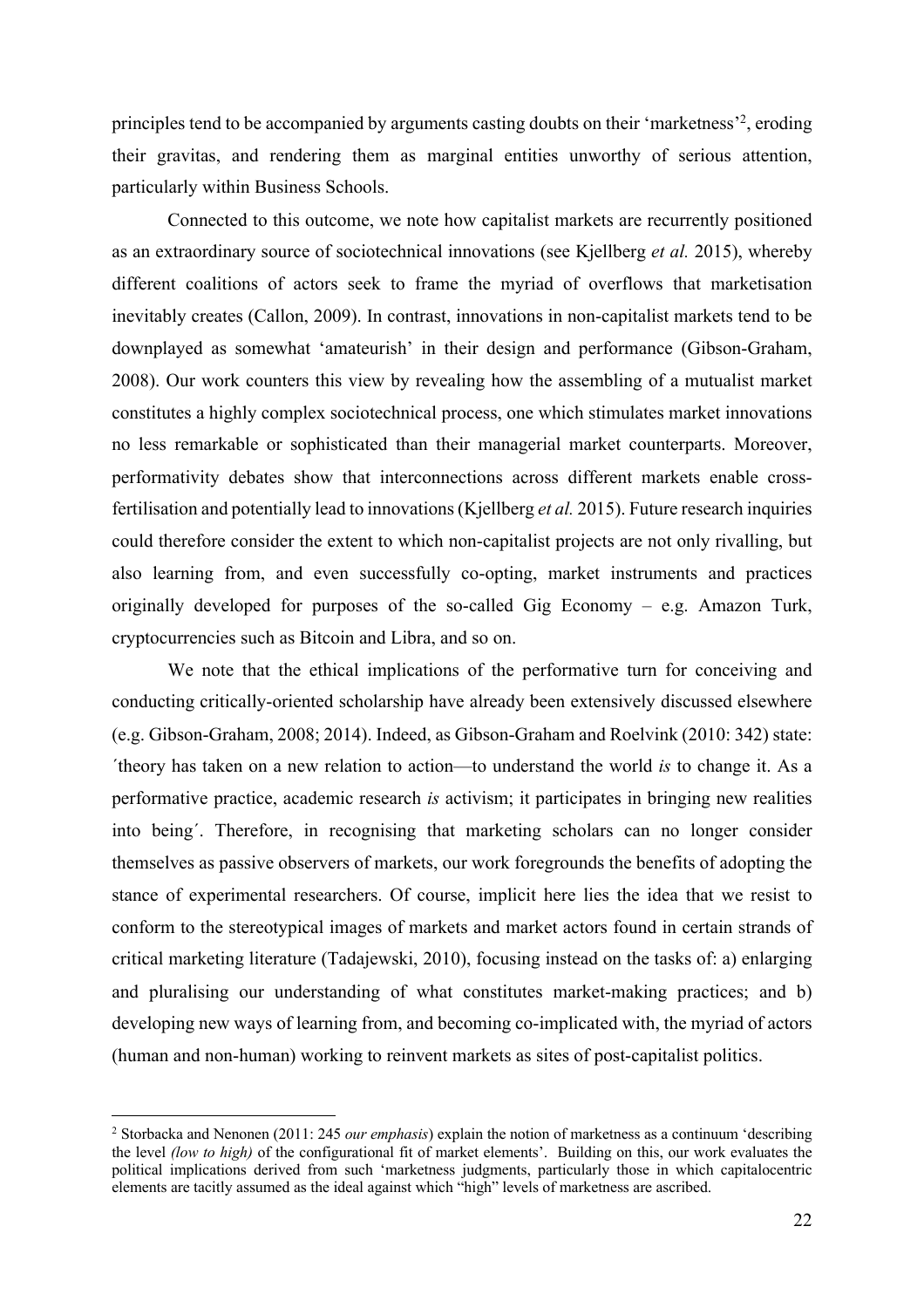Indeed, academia remains an advantageous point from which to engage with hybrid research collectivities and to support them in the performance of market experiments (Callon, 2009). By engaging in such experiments, academics can contribute to reclaim markets as a territory of difference, restoring the legitimacy of non-capitalist market theories within our discipline, and working collaboratively to reinsert such theories into the performative circuits of the Marketing Academy.

We acknowledge that a constructive dialogue regarding the possibilities and opportunities for critically engaging with markets is gaining momentum within our discipline and we welcome this development. Anarchism offers an underexplored, yet promising, research platform from which we can begin to disassociate market ideas from the neoliberal project, reclaiming them as integral parts of a politically relevant research agenda aligned with both a broader critique of capitalism *and* the pursuit of socialist ideals.

## **References**

Alvesson, M. and Kärreman, D. (2007) 'Constructing Mystery: Empirical Matters in Theory Development', *Academy of Management Review* 32(4): 1265-1281.

Araujo, L. (2007) 'Markets, Market-making and Marketing', *Marketing Theory* 7(3): 211-226. Araujo, L. (2013) 'What Have Markets Ever Done for the Poor?', *Marketing Theory* 13(3): 385-388.

Araujo, L., Kjellberg, H. and Spencer, R. (2008) 'Market Practices and Forms: Introduction to the Special Issue', *Marketing Theory* 8(1): 5-14.

Araujo, L., Finch, J. and Kjellberg, H. (2010) 'Reconnecting Marketing to Markets: An Introduction', in L. Araujo, J. Finch, and H. Kjellberg, H. (eds.) *Reconnecting Marketing to Markets*, pp. 1-12. Oxford: Oxford University Press.

Çalışkan, K. and Callon, M. (2009) 'Economization, Part 1: Shifting Attention from the Economy Towards Processes of Economization', *Economy and Society*, *38*(3), 369-398.

Çalışkan, K. and Callon, M. (2010) 'Economization, Part 2: A Research Programme for the Study of Markets', *Economy and Society 39*(1): 1-32.

Callon, M. (1986) 'Some Elements of a Sociology of Translation: Domestication of the Scallops and the Fishermen of St Brieuc Bay', in J. Law (ed) *Power, Action and Belief: A New Sociology of Knowledge?,* pp. 196–223. London: Routledge.

Callon, M. (1998) *The Laws of Markets*. Oxford: Blackwell Publishers.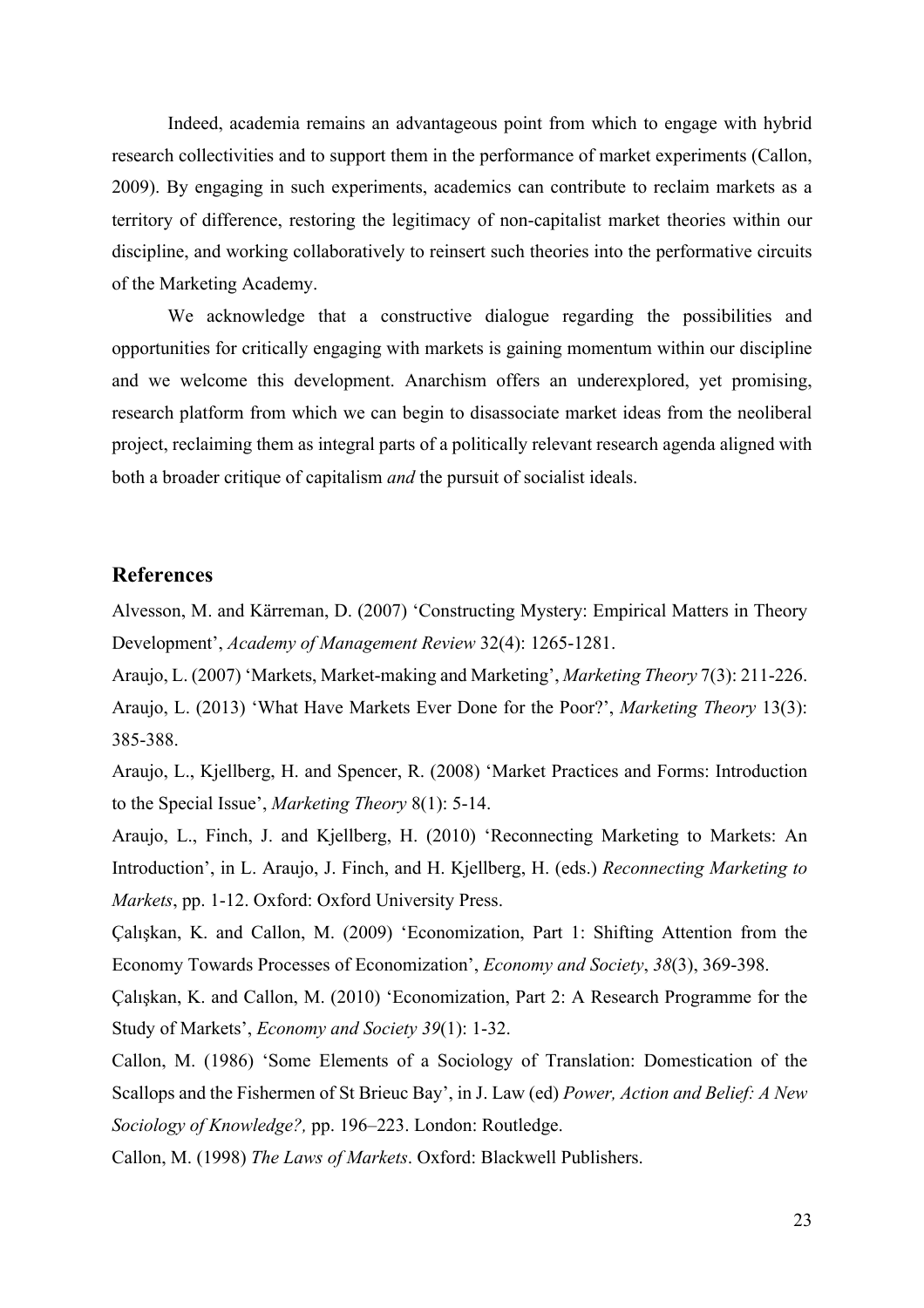Callon, M. (2009) 'Civilizing Markets: Carbon Trading Between In Vitro and In Vivo Experiments', *Accounting, Organizations and Society*, 34(3-4): 535-548.

Callon, M. (2016) 'Revisiting Marketization: From Interface-Markets to Market-Agencements'. *Consumption Markets & Culture*, 19(1): 17-37.

Cochoy, F. (1998) 'Another Discipline for the Market Economy: Marketing as Performative Knowledge and Know-How for Capitalism', in M. Callon (ed) *The Laws of the Markets,* pp. 194–221. Oxford: Blackwell.

Cochoy, F. (2008) 'Calculation, Qualculation, Calqulation: Shopping Cart Arithmetic, Equipped Cognition and the Clustered Consumer', *Marketing Theory* 8(1): 15-44.

Cova, B., Maclaran, P., and Bradshaw, A. (2013) 'Rethinking Consumer Culture Theory from the Postmodern to the Communist Horizon', *Marketing Theory* 13(2): 213-225.

Dodd, N. (2014) *The Social Life of Money*. Woodstock: Princeton University Press.

Douglas, D.W. (1929a) 'PJ Proudhon: A Prophet of 1848. Part I: Life and Works', *American Journal of Sociology* 34(5): 781-803.

Douglas, D.W. (1929b). 'Part II. PJ Proudhon: A Prophet of 1848', *American Journal of Sociology* 35(1): 35-59.

Geiger, S., Kjellberg, H. and Spencer, R. (2012) 'Shaping Exchanges, Building Markets', *Consumption Markets & Culture* 15(2): 133-147

Gibson, M. R. (2013) 'The Anarchism of the Occupy Movement', *Australian Journal of Political Science* 48(3): 335-348.

Gibson-Graham, J.K. (2008) 'Diverse Economies: Performative Practices for Other Worlds', *Progress in Human Geography* 32(5): 613-632.

Gibson-Graham, J.K. (2014) 'Rethinking the Economy with Thick Description and Weak Theory', *Current Anthropology* 55(s9): S147–S153

Gibson-Graham, J. K., Cameron, J. and Healy, S. (2016) 'Commoning as a Postcapitalist Politics', in: Amin, A. and Howell, P. (Eds) *Releasing the Commons: Rethinking the Futures of the Commons*, pp. 192–212. Abingdon: Routledge.

Gibson-Graham, J.K. and Roelvink, G. (2010) "An Economic Ethics for the Anthropocene", *Antipode*, 41(s1), 320-346.

Graeber, D. (2004) *Fragments of an Anarchist Anthropology*. Chicago: Prickly Paradigm Press.

Hammersley, M. and Atkinson, P. (2007) *Ethnography: Principles in Practice.* London: Routledge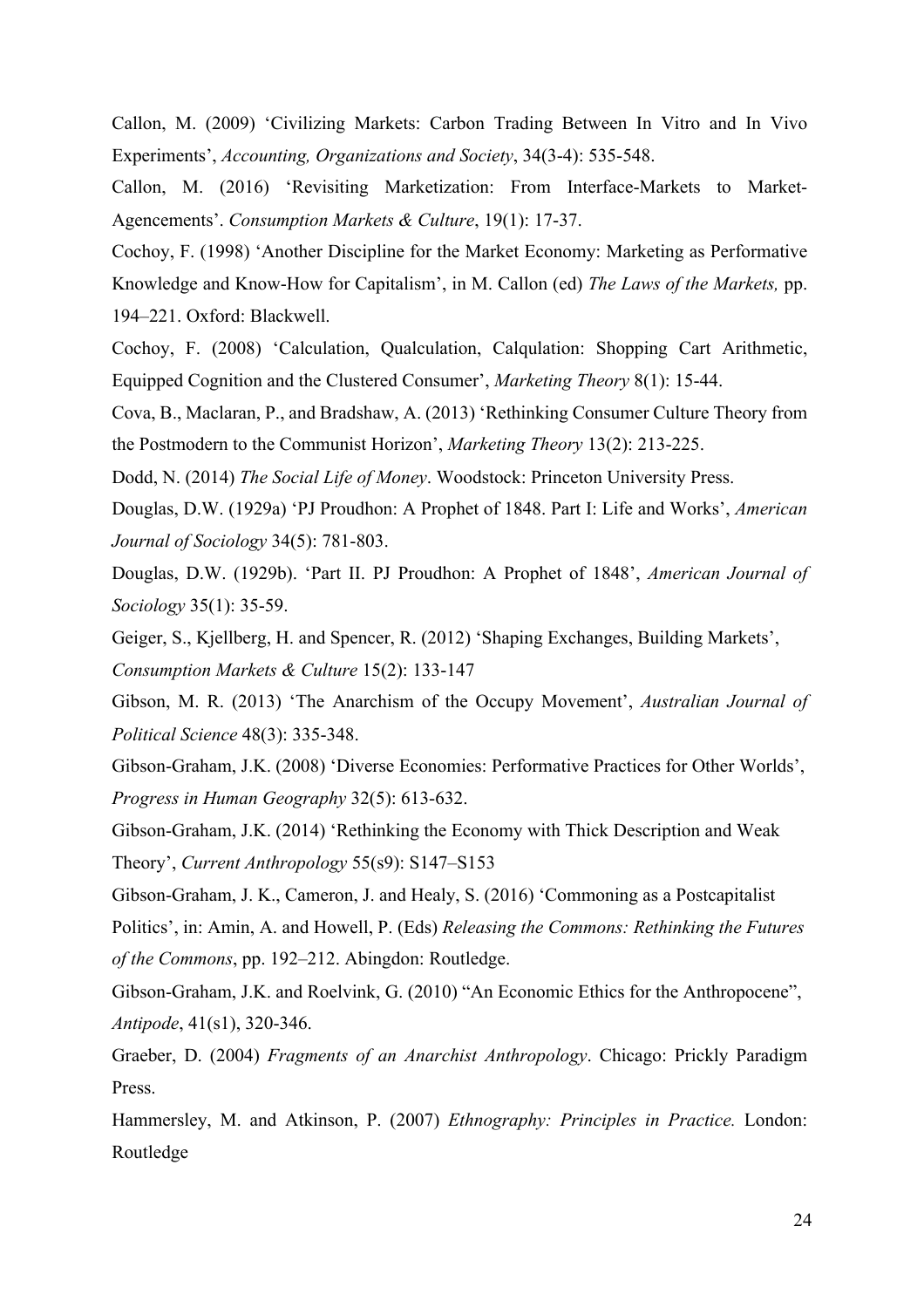Jerne, C. (2016) 'Performativity and Grassroots Politics: On the Practice of Reshuffling Mafia Power', *Journal of Cultural Economy* 9(6):541-554.

Kjellberg, H., Azimont, F., and Reid, E. (2015) 'Market Innovation Processes: Balancing Stability and Change', *Industrial Marketing Management* 44(January): 4-12.

Kjellberg, H. and Helgesson, C.F. (2006) 'Multiple Versions of Markets: Multiplicity and Performativity in Market Practice', *Industrial Marketing Management* 35(7): 839-855.

Kjellberg, H. and Helgesson, C.F. (2007) 'On the Nature of Markets and their Practices', *Marketing Theory* 7(2): 137-162.

Kjellberg, H., and Helgesson, C. F. (2010) 'Political Marketing: Multiple Values,

Performativities and Modes of Engaging', *Journal of Cultural Economy* 3(2), 279-297.

Kjellberg, H., Storbacka, K., Akaka, M., Chandler, J., Fich, J., Lindeman, S., Löber, H.,

Mason, K., McColl-Kennedy, J. and Nenonen, S. (2012) 'Market Futures/future Markets: Research Directions in the Study of Markets', *Marketing Theory* 12(2): 219-223.

Knowles, R. (2000) 'Political Economy from Below: Communitarian Anarchism as a Neglected Discourse in Histories of Economic Thought', *History of Economics Review* 31(1): 30-47.

Kornberger, M., Bowker, G.C.; Elyachar, J., Mennicken, A., Miller, P., Randa-Nucho, J. and Pollock, N. (eds) (2019) *Thinking Infrastructures*. Bingley: Emerald.

Lainer-Vos, D. (2013) 'Boundary Objects, Zones of Indeterminacy, and the Formation of Irish and Jewish Transnational Socio-Financial Networks,' *Organization Studies 34*(4): 515-532.

Lietaer, B. and Dunne, J. (2013) *Rethinking Money: How Currencies Turn Scarcity into Prosperity*. San Francisco: Berrett-Kohler Publishers.

Lindeman, S. (2012) 'Market Formation in Subsistence Contexts: A Study of Informal Waste Trade Practices in Tanzania and Brazil,' *Consumption Markets & Culture 15*(2): 235-257.

Lindeman, S. (2014) '"Until We Live Like They Live in Europe" A Multilevel Framework for Community Empowerment in Subsistence Markets', *Journal of Macromarketing 34*(2): 171- 185.

Marshall, P. (2008) *Demanding the Impossible: A History of Anarchism*. London: Harper Perennial.

Mason, K., Kjellberg, H. and Hagberg, J. (2015) 'Exploring the performativity of marketing: theories, practices and devices', *Journal of Marketing Management* 31(1-2): 1-15.

McKay, I. (2011) *Property is Theft: A Pierre-Joseph Proudhon Anthology*. Edinburgh: AK Press UK.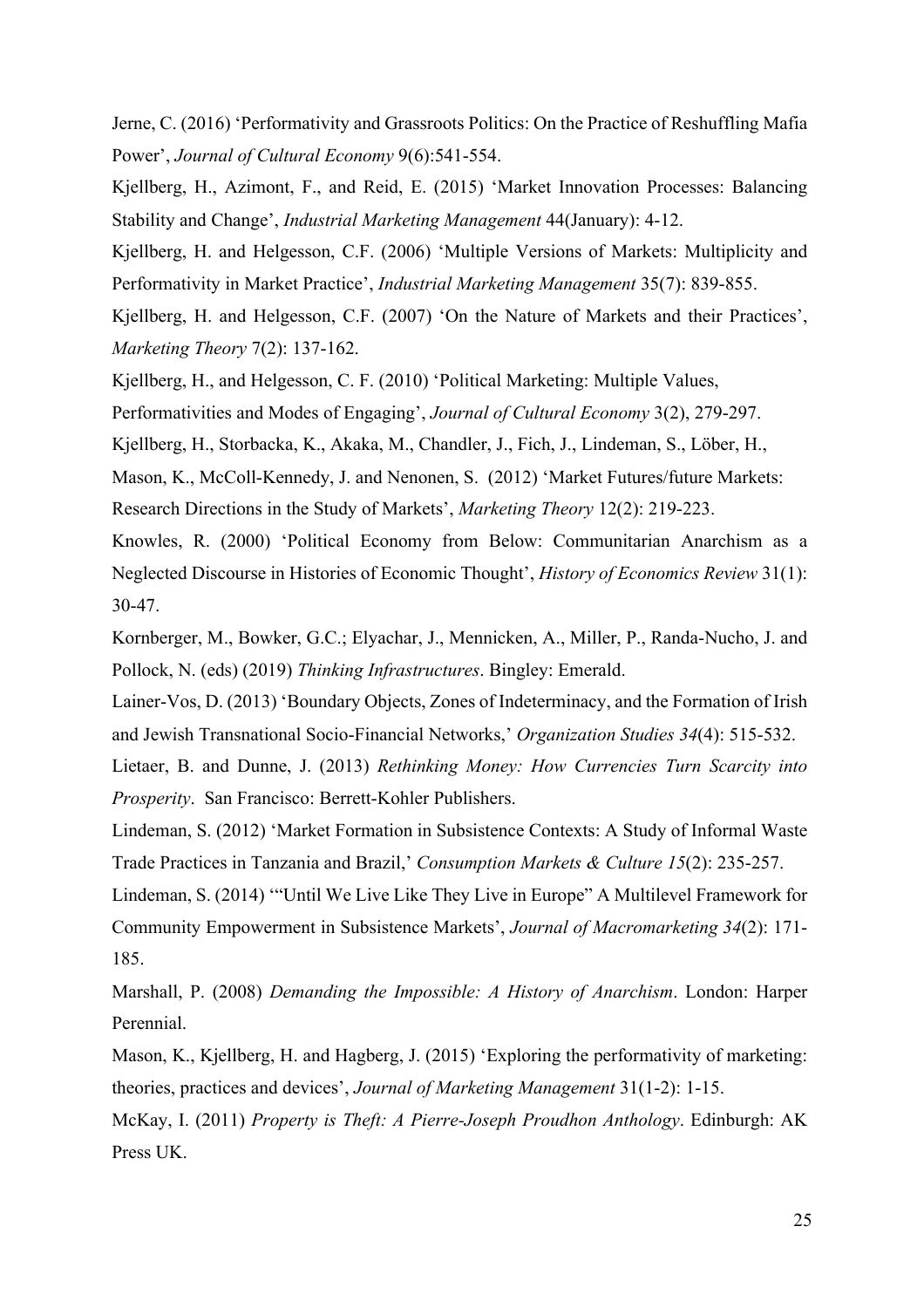McLoughlin, D. and Easton G. (2004) '"The Quiet Market" a Critical Realist Account of C2C Exchange in the West of Ireland'. In: Kahn BE and Luce MF (eds) *Advances in Consumer Research*. Valdosta, GA: Association for Consumer Research, 735-39.

Muntaner, C. (2018) 'Digital Platforms, Gig Economy, Precarious Employment, and the Invisible Hand of Social Class', *International Journal of Health Services* 48(4): 597-600.

Nenonen, S. et al. (2014) 'A New Perspective on Market Dynamics: Market Plasticity and the Stability–Fluidity Dialectics', *Marketing Theory* 14(3): 269-289.

Nilsson, J. and Helgesson, C.F. (2015) 'Epistemologies in the Wild: Local Knowledge and the Notion of Performativity', *Journal of Marketing Management* 31(1-2): 16-36.

North, P. (2007) *Money and Liberation: the Micropolitics of Alternative Currency Movements*. University of Minnesota Press: London.

Ordóñez, V., Feenstra, R. A., and Franks, B. (2018) ´Spanish Anarchist Engagements in Electoralism: From Street to Party Politics', *Social Movement Studies 17*(1): 85-98.

Proudhon, P.J. (1840/1994) *What is Property?* (trans. D.R. Kelley and B.G. Smith). Cambridge: Cambridge University Press.

Proudhon, P.J. (1847/2013) *System of Economical Contradictions, or the Philosophy of Misery* (trans. B. Tucker). Auckland: The Floating Press

Proudhon, P.J. (1851/2003) *General Idea of the Revolution in the Nineteen Century* (trans J.B. Robinson). New York: Dover Publications Inc.

Shannon, D. (2012) 'Chopping off the Invisible Hand: Internal Problems with Markets and Anarchist Theory, Strategy, and Vision', in Shannon, A., Nocella II, J.A. and Asimakopoulus,

J. (eds), *The Accumulation of Freedom: Writings on Anarchist Economics*, pp. 276-290. Edinburgh: AK Press

Springer, S. (2013) 'Anarchism and Geography: A Brief Genealogy of Anarchist Geographies', *Geography Compass* 7(1): 46-60.

Storbacka, K., and Nenonen, S. (2011) 'Markets as Configurations,' *European Journal of Marketing*, 45(1/2): 241-258.

Tadajewski, M. (2010) 'Critical Marketing Studies: Logical Empiricism, 'Critical Performativity' and Marketing Practice', *Marketing Theory* 10(2); 210-222.

Thomas, M. (2004) 'No‐one Telling us what to do': Anarchist Schools in Britain, 1890– 1916', *Historical Research* 77(197): 405-436.

Vieta, M. (2014) 'The Stream of Self-Determination and Autogestión: Prefiguring Alternative Economic Realities', *Ephemera* 14(4): 781.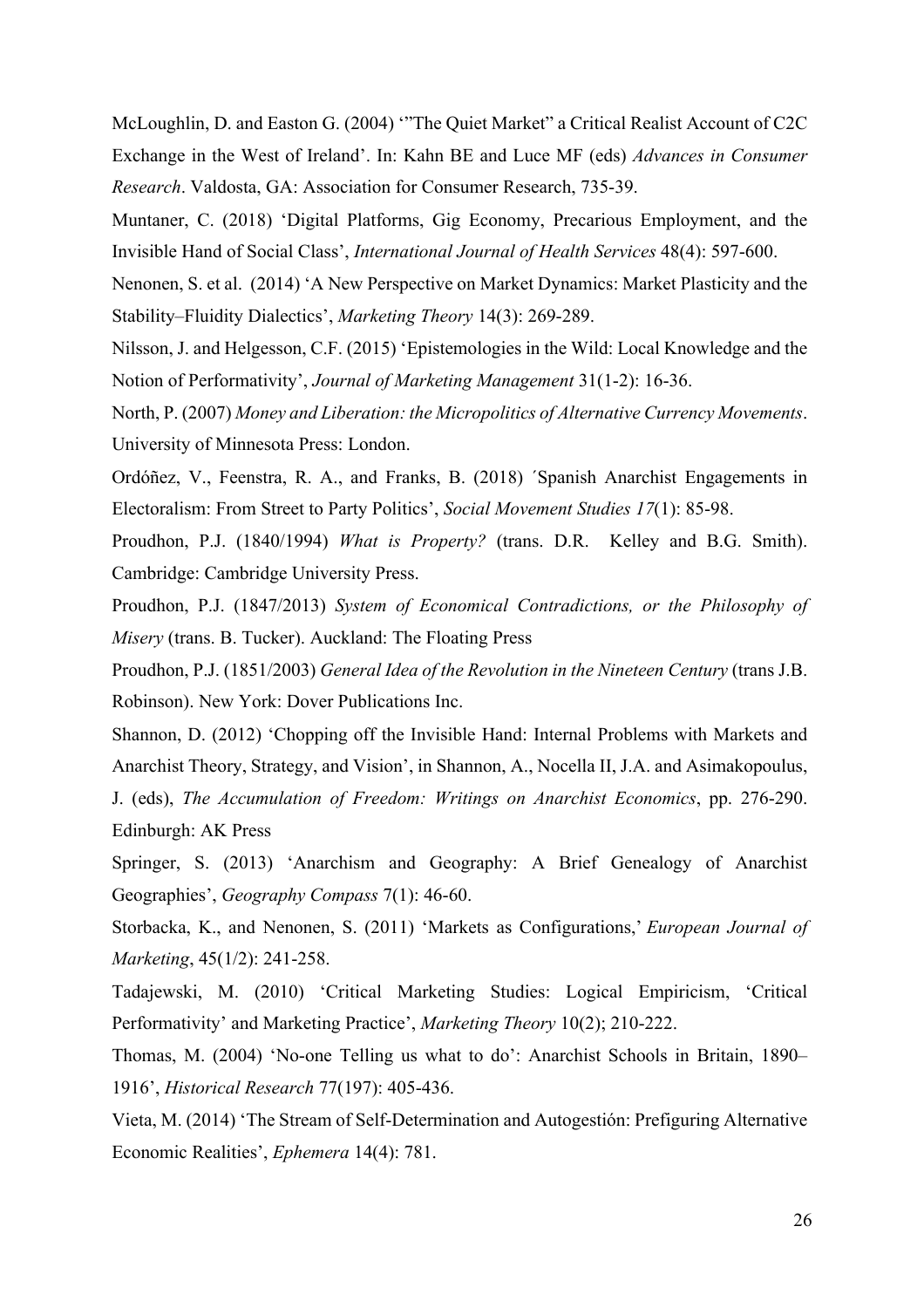White, S. (2007) 'Making Anarchism Respectable? The social Philosophy of Colin Ward', *Journal of Political Ideologies* 12(1): 11-28.

White, R.J. and Williams, C.C. (2013) 'The Pervasive Nature of Heterodox Economic Spaces at a Time of Neoliberal Crisis: Towards a "Postneoliberal" Anarchist Future', *Antipode* 44(5): 1625-1644.

Williams, C.C. (1996) 'The New Barter Economy: An Appraisal of Local Exchange and Trading Systems (LETS)', *Journal of Public Policy* 16(1): 85–101.

| <b>Working group</b><br>name                                                           | <b>Practices type</b>  | Main activities and responsibilities                                                                                                                                                                                                                                                                                                                                                                                                                                                                                                                                                                                                                                                                                                                          |
|----------------------------------------------------------------------------------------|------------------------|---------------------------------------------------------------------------------------------------------------------------------------------------------------------------------------------------------------------------------------------------------------------------------------------------------------------------------------------------------------------------------------------------------------------------------------------------------------------------------------------------------------------------------------------------------------------------------------------------------------------------------------------------------------------------------------------------------------------------------------------------------------|
| Comisión de<br>Acogida/Welcoming<br>Group                                              | Enrolment<br>practices | Responsible for enrolling new members at weekly<br>open days/welcoming events manned by group<br>members, explain the principles of MSP to new<br>members; carry monthly crosschecks/input of<br>information<br>passbooks'<br>CES.<br>into<br>Issues<br>passbooks to new members. This constitutes an<br>obligatory passage point for new members.                                                                                                                                                                                                                                                                                                                                                                                                            |
| Comisión de<br><b>Estudios Sobre</b><br>La Moneda/<br>Currency<br><b>Studies Group</b> | Epistemic<br>practices | Responsible for acquisition, production and<br>dissemination of relevant knowledge to inform<br>practice within the MSP, incorporating:<br>Knowledge Management $-$ i.e.<br>managing/coordinating requests by academic<br>institutions, journalists, and independent<br>researchers to undertake research about the<br>Puma currency scheme.<br>$Knowledge \, Production - i.e. \, enhancing$<br>$\bullet$<br>internal understanding about MSP activities<br>and their rationale, to enrich the conceptual<br>foundations for social innovations in the<br>community.<br>Knowledge Dissemination - i.e. responding to<br>$\bullet$<br>external requests by like-minded<br>communities/grassroots groups seeking to<br>network with MSP, or learn from the MSP |

**Table 1:** Comisiones, or working groups, in MSP and market practices and activities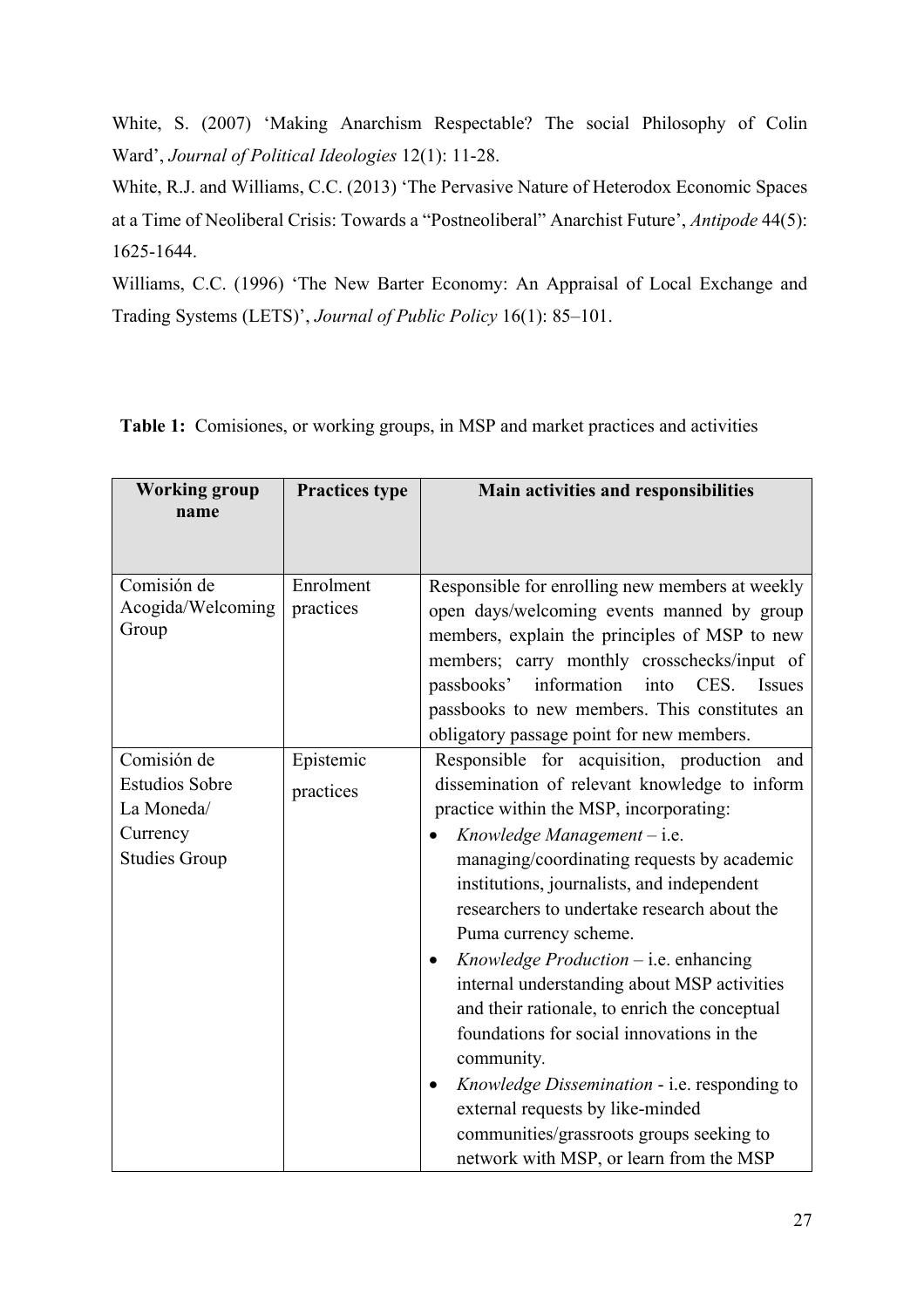|                         |               | experience in order to start their own             |
|-------------------------|---------------|----------------------------------------------------|
|                         |               | alternative currency schemes.                      |
| Comisión de             |               |                                                    |
|                         | Communication | Responsible for establishing/managing effective    |
| Comunicación/           | Practices     | communications with internal/external audiences,   |
| Communications          |               | including: updating the MSP website<br>and         |
| Group                   |               | answering queries on the MSP blog and forum;       |
|                         |               | managing MSP Facebook and Twitter social           |
|                         |               | media accounts; producing a monthly radio          |
|                         |               | programme, La Farsa Monea (broadcast by            |
|                         |               | Radiopolis, a community-managed radio studio).     |
| Comisión del            | Market-place  | Responsible for organising a market fair occurring |
| Mercapuma/              | practices     | every second Saturday of the month in El           |
| Mercapuma               |               | Pumarejo square, where community members can       |
| Group                   |               | buy ethically-sourced ecological/artisan products  |
|                         |               | directly from producers. At least 30% of the price |
|                         |               | of goods sold must be in Pumas, to differentiate   |
|                         |               | this market from other artisanal marketplaces.     |
| Comisión de la          | Supply        | Responsible for dealing with external suppliers    |
| Central de              | practices     | and independent retailers. They are responsible    |
| Abastecimiento/         |               | for negotiating the percentage in Pumas accepted   |
| <b>Supplies Centre</b>  |               | by independent retailers. Moreover, they use       |
| group                   |               | Euros earned by the Comisión de Mercapuma          |
|                         |               | (e.g. a stand selling tapas and drinks in          |
|                         |               | Mercapuma events) to buy certain products that     |
|                         |               | fellow members are unable to produce/exchange      |
|                         |               | within the network. These products are bought      |
|                         |               | from suppliers in Euros and sold to members in     |
|                         |               | Pumas, thereby partially overcoming some           |
|                         |               | traditional constraints of LETS.                   |
| Grupo de                | Caring        | Responsible for enacting caring within the         |
| Cuidados/               | Practices     | community, performing a set of practices whereby   |
| <b>Community Caring</b> |               | the community uses Puma credits to reward          |
| Group                   |               | individual contributions to the market commons,    |
|                         |               | in the form of participation in the comisiones.    |

**Table 2:** The MSP constitution stated that all exchanges should contribute (directly or indirectly) to the following:

a) Building a network for mutual support with a focus on the provisioning for accommodation, nourishment, hygiene, healthcare, dressing, energy, education, mobility, services (e.g. household repairs), etc.